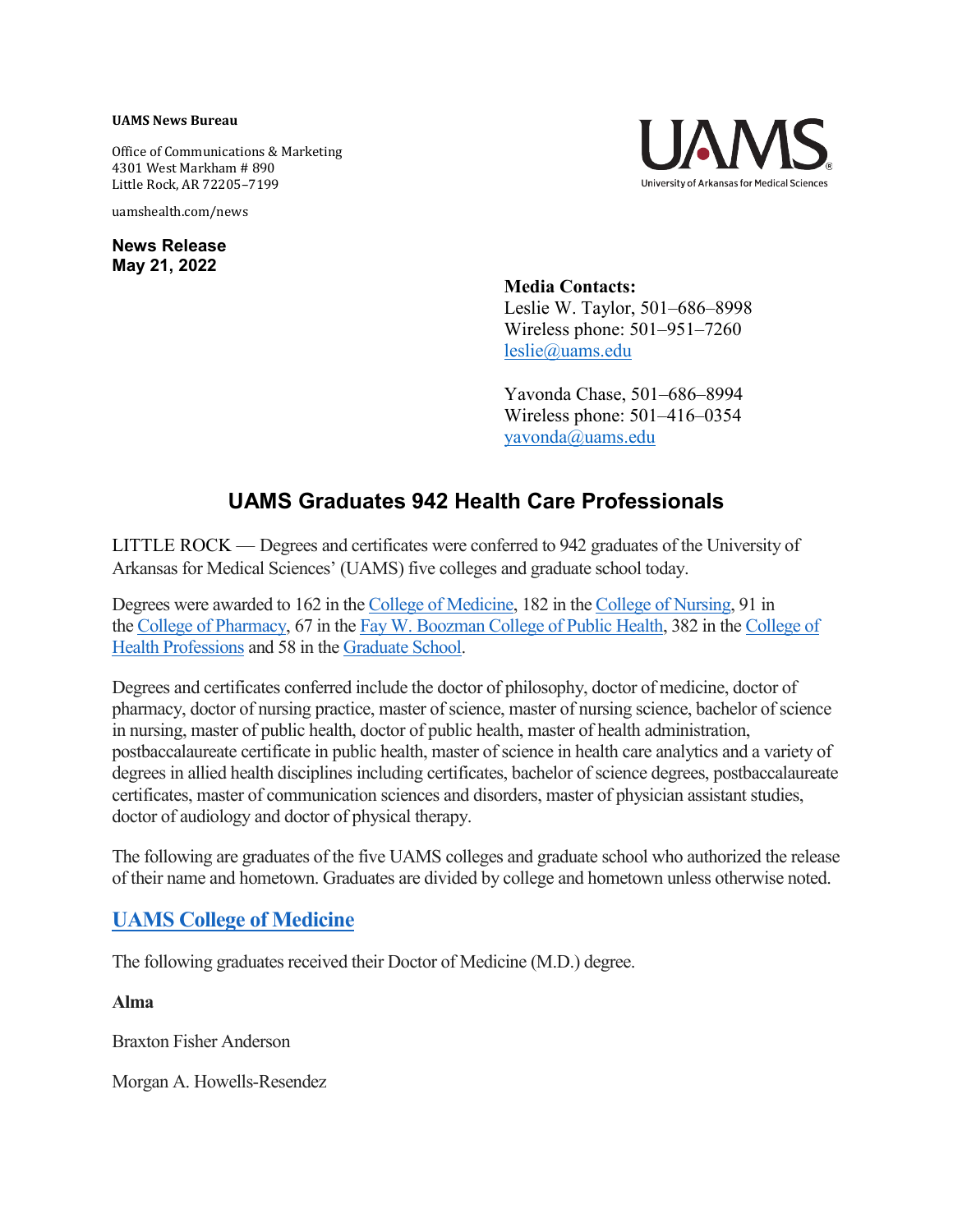# **Arkadelphia**

Madeline Danielle Cook

Matthew Robert Savage

### **Beebe**

Ryan Alexander Coleman

Cecily Lorene Gillespie

### **Benton**

Richard Toriseju Spencer-Cole

Monica N. Williams

### **Bentonville**

Matthew C. Ford

Dillon James Wade

### **Berryville**

Charles Moss Horton

### **Bryant**

Gray Matthew Orman

#### **Cabot**

Ahmed Michael Stivers

Katherine Barnhill Zehr

Hunter Pool

Eliot Britten Taylor

# **Camden**

Jackson Lide Mosley

# **Caraway**

Anna Nacole Brickell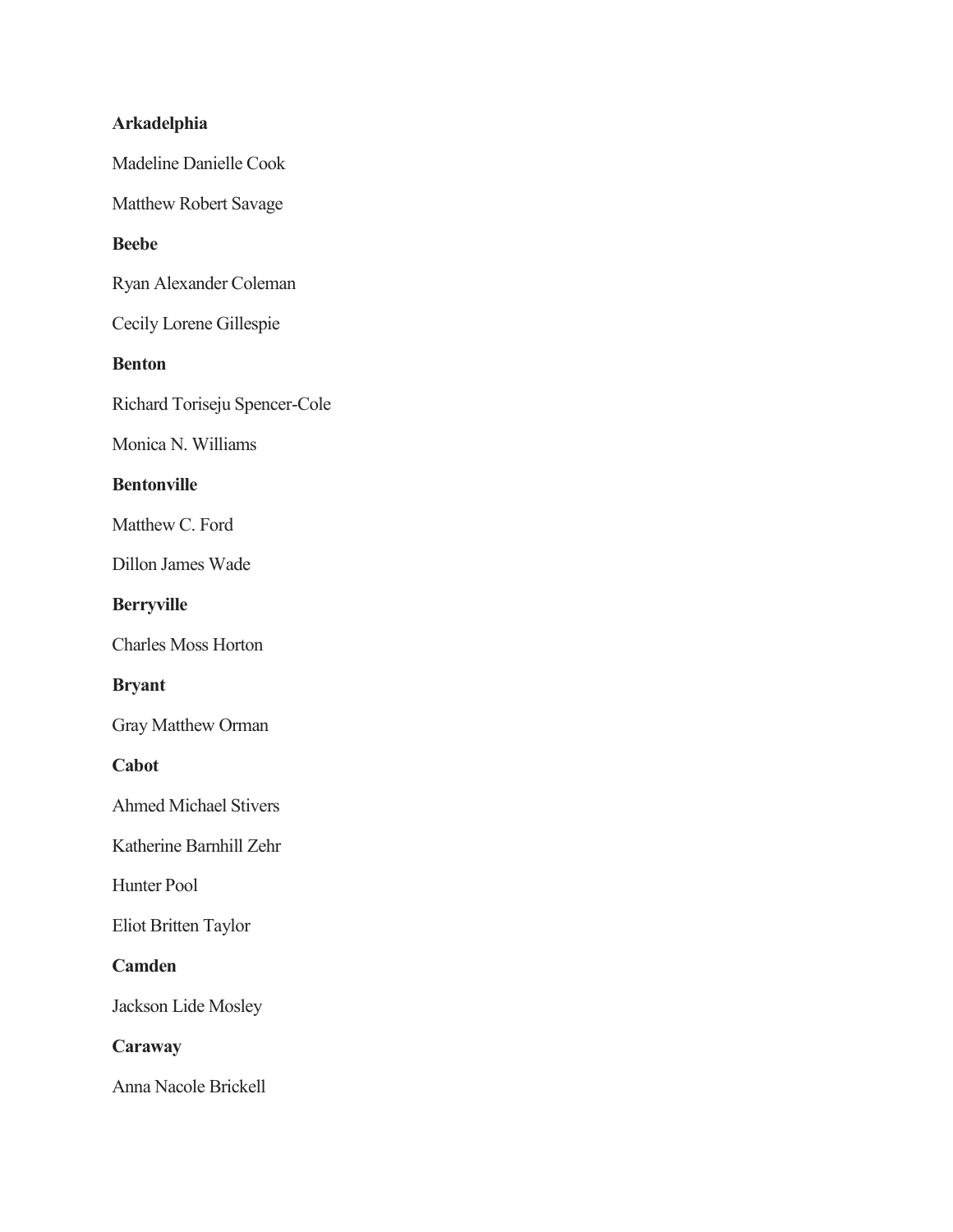# **Chandler**

Timothy Kyle Hardaway

### **Conway**

- David Littleton Baker
- Emily Caroline Fahr
- Nicholas Lorne Frederickson
- Avery Alexander Green
- Emily Ann Ray
- Casey Roark
- Madison L. Shadowens
- Collie Mason Show
- Morgan Danielle Sweere
- John Whitfield Wilson

# **Corning**

Elizabeth Draper

# **Crawfordsville**

- Madison Gale Caldwell
- **De Queen**
- James Thomas Sellers

# **El Dorado**

Zeel Nilesh Modi

# **Eureka Springs**

Dakota Lee Pouncey

# **Fayetteville**

Hayden Carl Hairston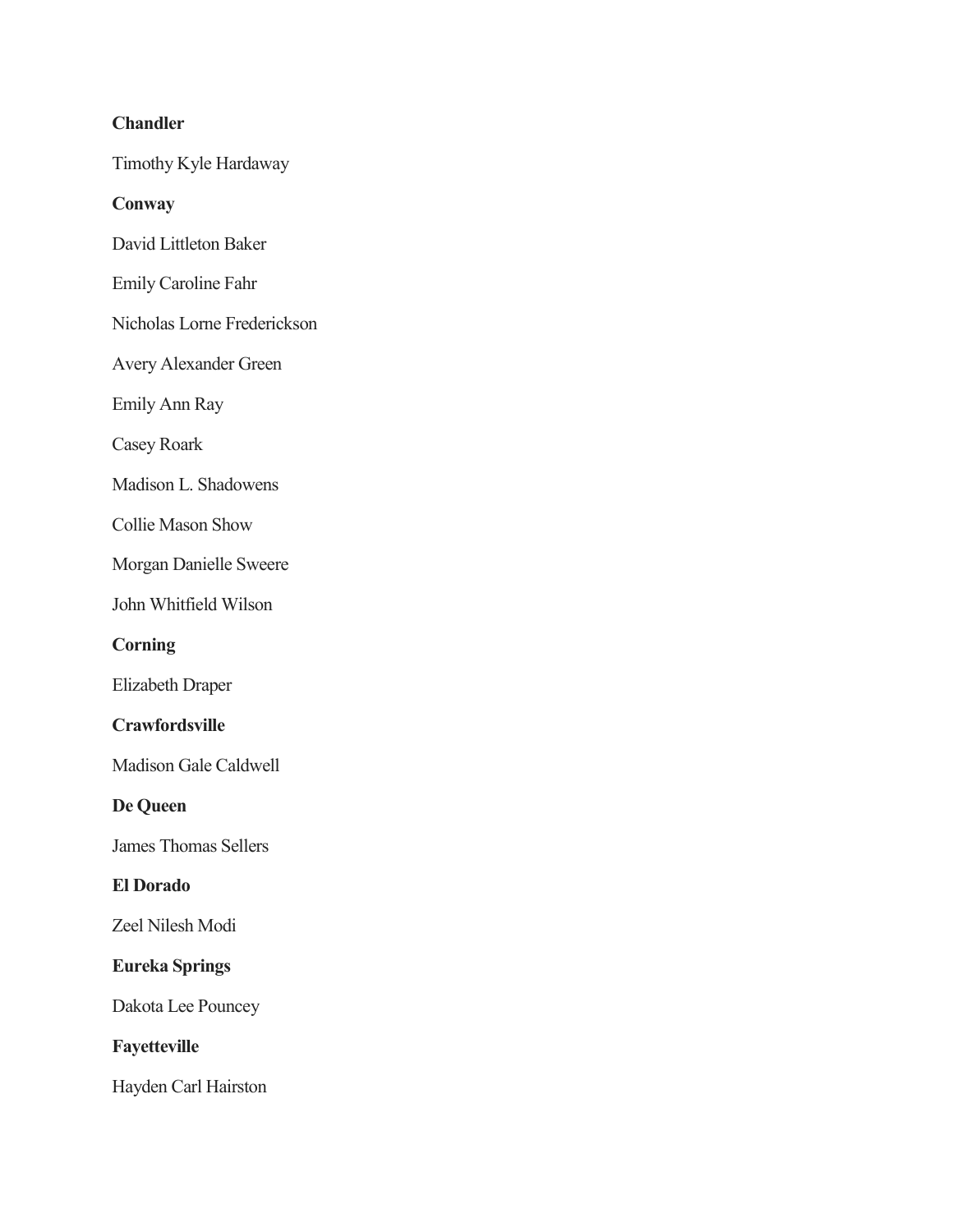Emily Paige Lorince William Shoemaker McEver Osvaldo Mendez Paige Gocke Olsen Craig Louis Smardo **Fordyce** Brandon Michael Payne **Forrest City** Paula Denise McClain **Fort Smith** Helena Gail Drolshagen Aaron Cullen Henry Eric Huynh Auston Taylor Nolan Emily Phelps Vi Tran Merit Jennings Turner **Gravette** Rebecca Lee Philpott **Green Forest** Anna Rae Blach **Greenwood** Kylie Amber Cleavenger **Harrisburg** Michael Andrew Hunter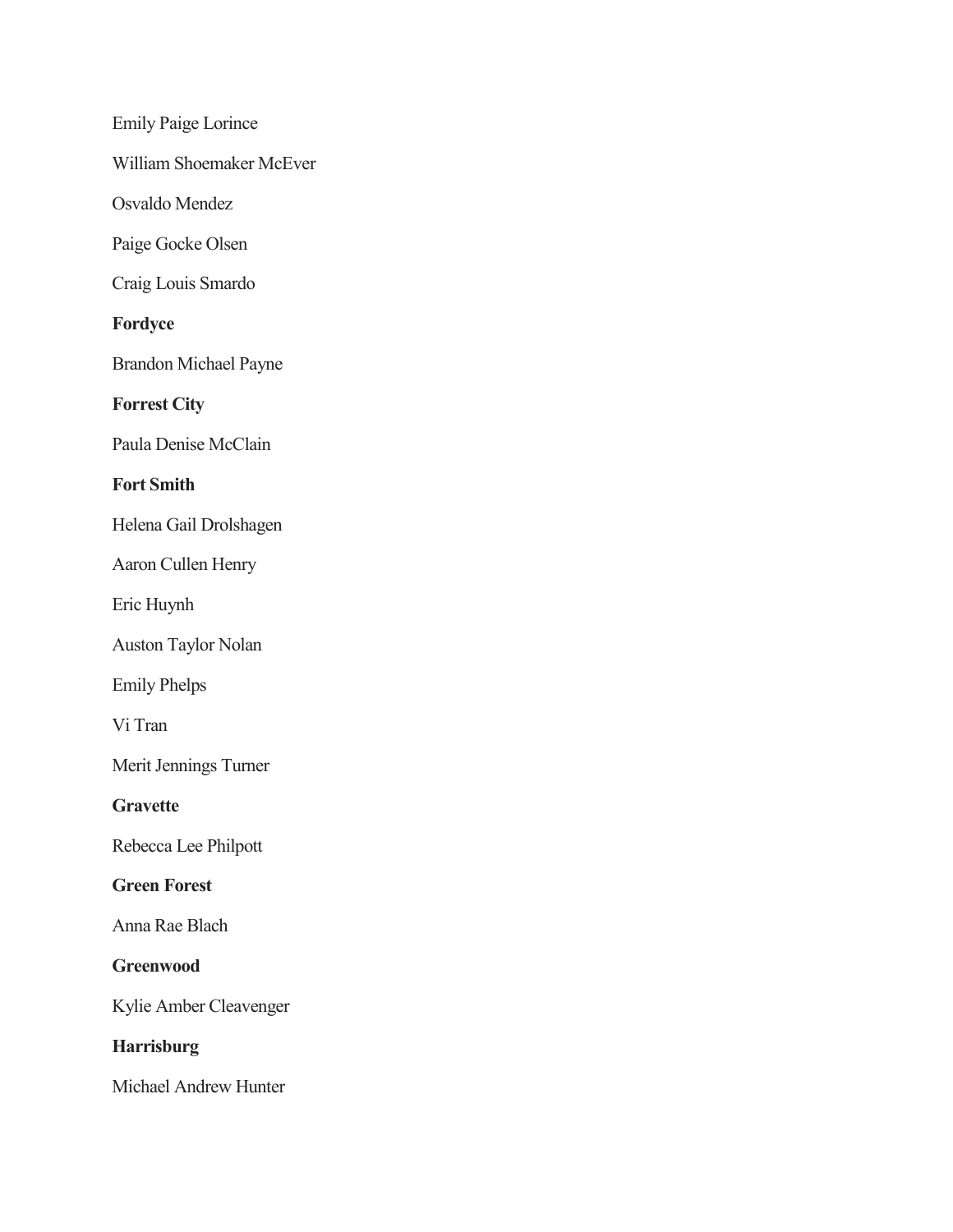### **Hartman**

Hailey James Hardgrave

# **Heber Springs**

Kevin Paul Fialkowski

Matthew Adam Ratliff

# **Highland**

Mason Thomas Speir

# **Hot Springs**

George Messersmith

Sydney Roper

Matthew Scott-Kirchen

David Ryan Williams

# **Hot Springs National Park**

Neil Jordan Simmons

**Hoxie**

Spencer Hart

### **Huntsville**

Margaret C. May–Martin

Kaitlyn Nicole Walden

# **Jonesboro**

Christian Daniel Williams

Kyle Alexander Cook

Joseph Franklin VanScoy

Jake McMasters

Hytham Al–Hindi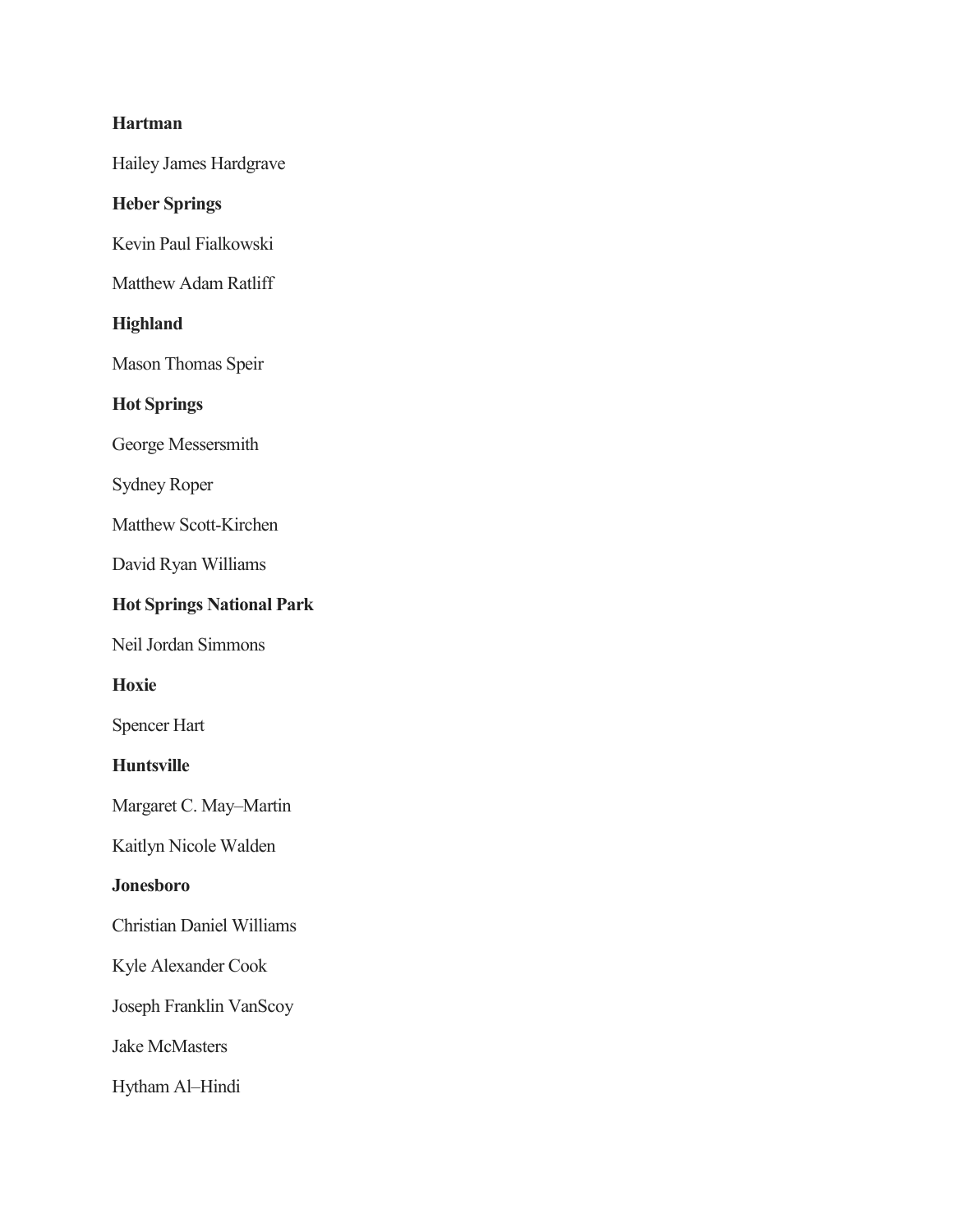Kollin Seth Walters **Little Rock** Dolapo Taiwo Adejumobi Jake Perry Allison Mitchell Benton Rachel Nicole Best Garrett Chase Bethel Joseph Anthony Chacko Alexander Bryant Cranford Jacob Scott Davis Katie Nicole Dreher Thomas Jarrott Harkey Ricky Lee Gable, Jr. Laura Lanier Holder John Sutherlin House Ryan Michael Hui Samuil Ivanovsky Brett Ruston James Luke T. James Kelsey Renard Lambou Brandon Thomas Leding Win Lubana John Wesley Mitchell, Jr. Maya Denise Merriweather William McCoy Mitchell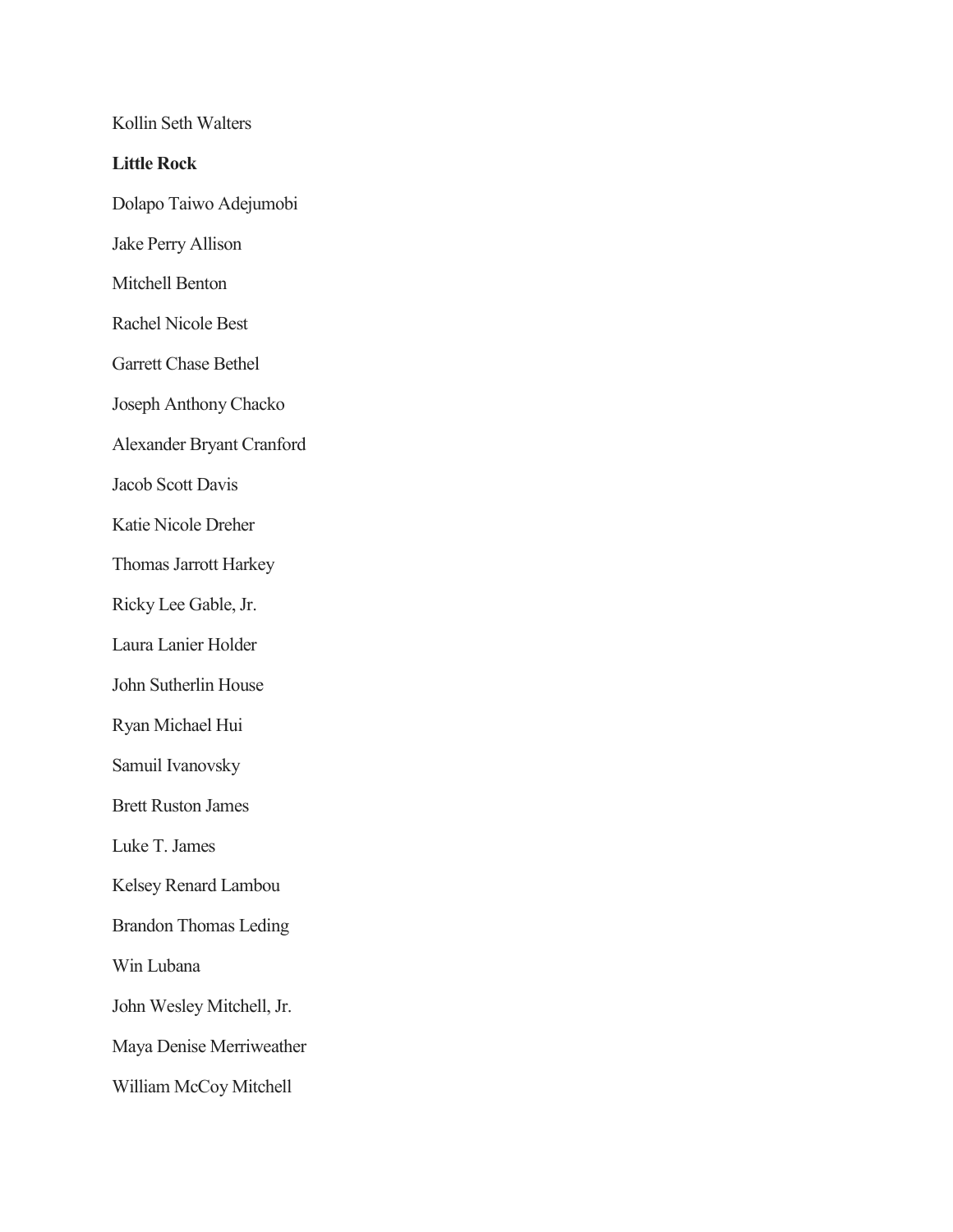Jeannie Kuang-Nguyen

Bukola Odeniyi

Rachel Leigh Roark

Gideon L. Singleton

Olivia Elise Speed

Anna Borisivna Sharabura

Allyson Paige Walker

Hsin-Ping Wang

Yuxiu Wang

Jackson Wolfe Weaver

Taylor McKendree Winn

**Lonoke**

Erica Paige Dewey

# **Maumelle**

Jennifer Rebecca Silva-Nash

Rebecca Kathyn Parker

#### **Mayflower**

Trey Edward McClain

### **McGehee**

Colmon Walker Massey

#### **Mena**

Connor Dylan Purvis

**Morrilton**

John Nicholas Jung Shumate

### **Mountain Home**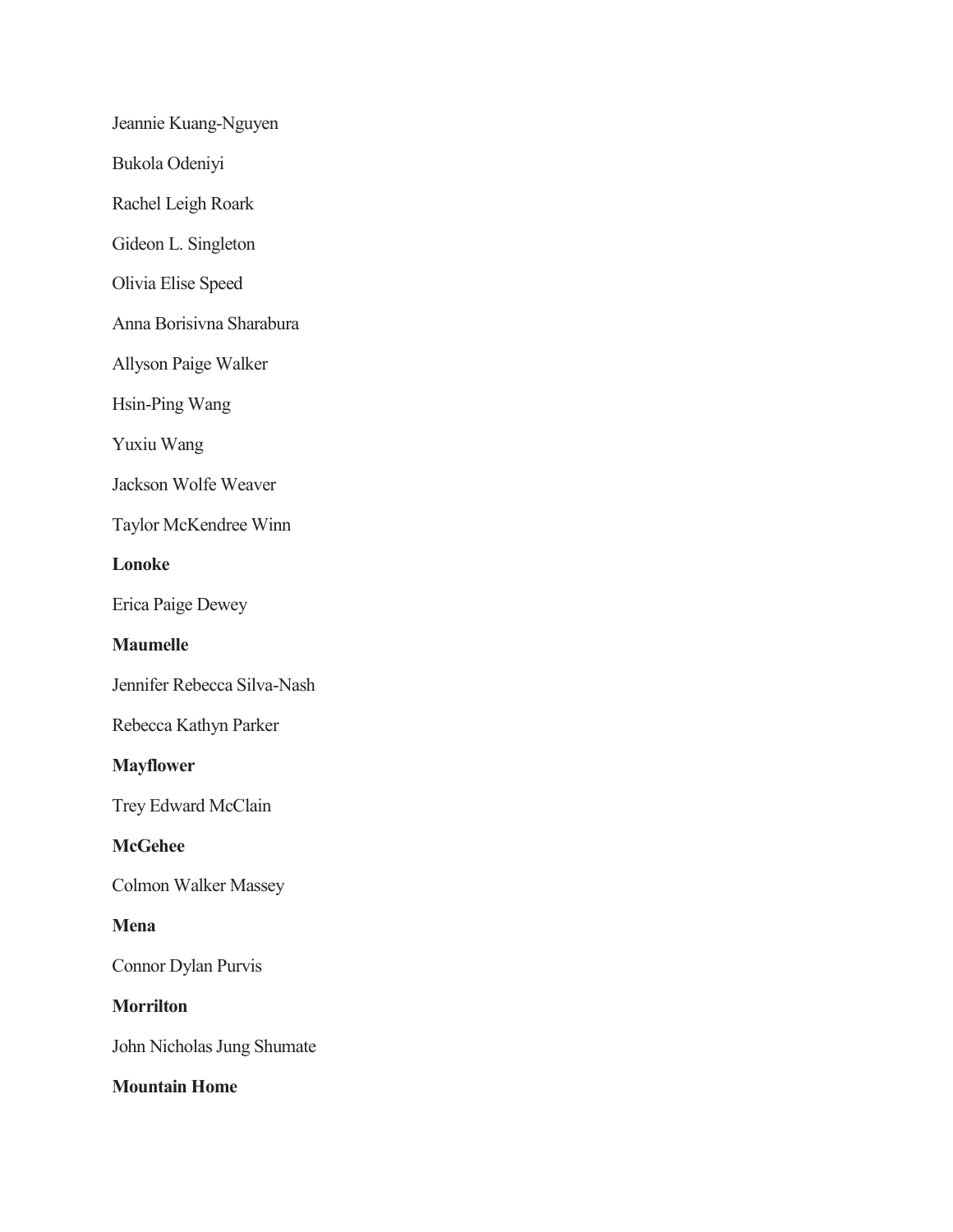Samantha A. Mohler

Heather R. Morgan

### **Nashville**

Abigail Elizabeth Herzog

Alexander Sui Kwok

### **Newark**

Jordan Cade Steele

# **North Little Rock**

Rachel Marie Graham

# **Pea Ridge**

Hayden Charles Scott

**Perryville**

Kristina Marie Kennedy

# **Pine Bluff**

Tia'Asia Evelyn Jasmaine James

#### **Pocahontas**

Jake Samuel Erwin

### **Prairie Grove**

Jeffrey Randall Frerking

Jessica Lauren Porterfield

#### **Rector**

Anna Catherine Blackshare

### **Rogers**

Aubrie Delta Hanson

Anusha Shivanand Majagi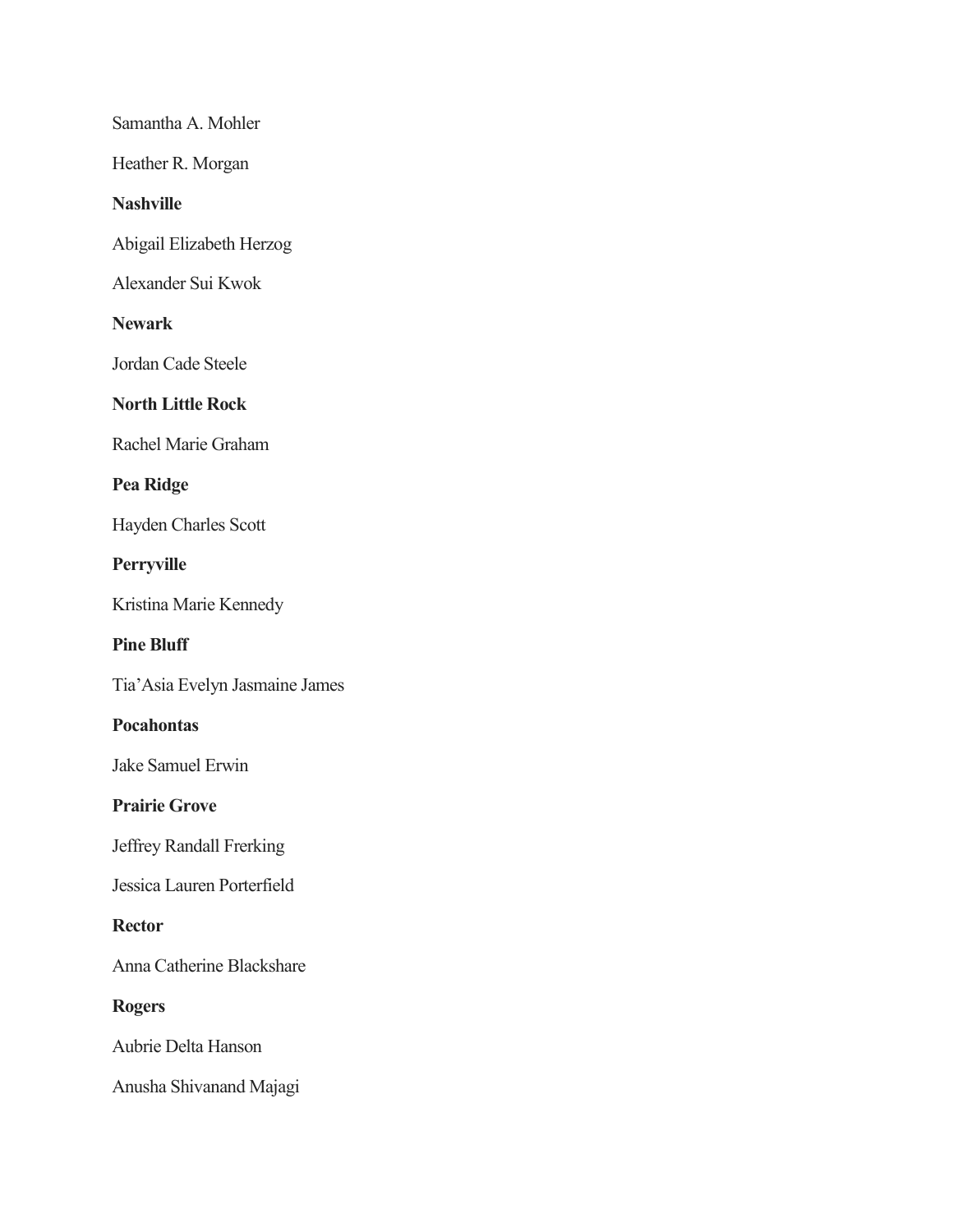Sowmya Sowmya Sivakumar

J. Nickolas Wary

Kesley M. Winn

# **Russellville**

Hanna Jane Kulbeth

### **Searcy**

Bailey E. Farr

# **Sheridan**

Madison Lee Crosby

Cody Jake Thompson

### **Sherwood**

George Austin Brown

### **Smithville**

Monroe Leonis Albertson

# **Springdale**

Ashley Elizabeth Alston

Mitchell Allen Richards

### **Texarkana**

Kristen Joan Perri Rice Moore

# **Van Buren**

Nathan Tye Taylor

### **Vilonia**

Scotty McKay

# **West Fork**

Chesney M. Skaggs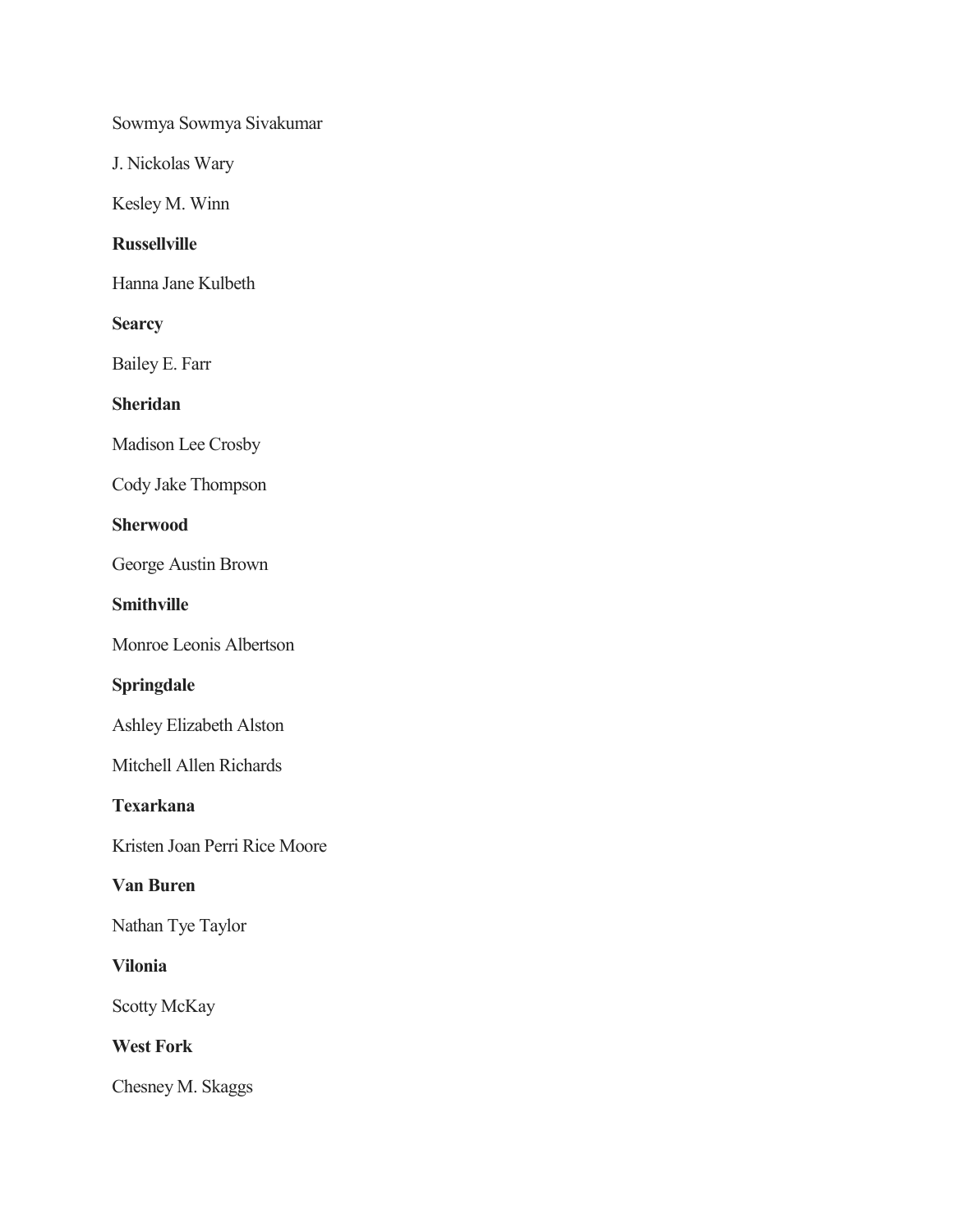### **White Hall**

Brittany Elanna Demmings

Molly Hamer Tibbs

### **Wynne**

Tanner Milam Jarrett

## **OUT OF STATE**

#### **Bakersfield, California**

Jocelyn Marie McGill

### **Los Angeles, California**

Yama N. Fazli

# **Lakeland, Florida**

Blaine Alden Helmich

#### **Oviedo, Florida**

Jamie Lynn Helmich

### **Marrero, Louisiana**

Dujuana Adriana Batiste

### **New Orleans, Louisiana**

Caroline Emilie–Jeanne Barham

#### **Carthage, Missouri**

Jason P. Eckels

#### **Raleigh, North Carolina**

Clayton Luke Davis

## **Wilmington, North Carolina**

Preslie Rose White Hammonds

**Fittstown, Oklahoma**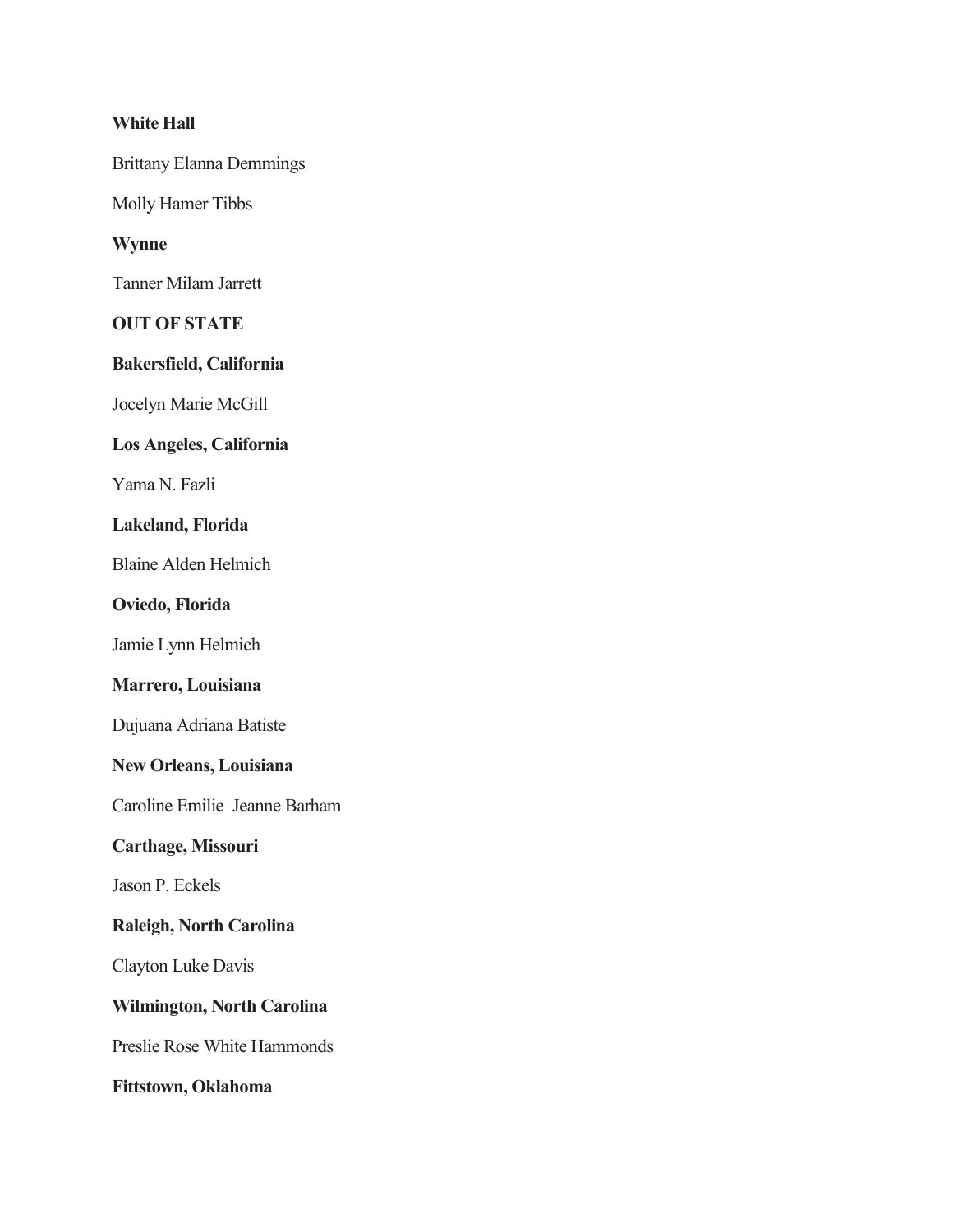Coleman Dennis

### **Memphis, Tennessee**

Jeffrey Curran Henson

### **Dallas, Texas**

Emily Michelle Breland

#### **Mont Belvieu, Texas**

Jos Joshua Mueller

**Plano, Texas**

John Conrad Hagen III

#### **Alexandria, Virginia**

George Kyrellos Sidarous

# **[UAMS College of Nursing](https://nursing.uams.edu/)**

The following graduates received either a Bachelor of Science in Nursing (BSN), a Master of Science in Nursing (MNSc.) or a Doctor of Nursing Practice (DNP) degree.

### **Alexander**

Karyn Michelle Haynes

Hanna Nicole Shaddix

Leah Sikes

**Austin**

Mistie Marie Cook

### **Batesville**

Melinda Dean Ford

#### **Bauxite**

Colton Allen Stice

**Beebe**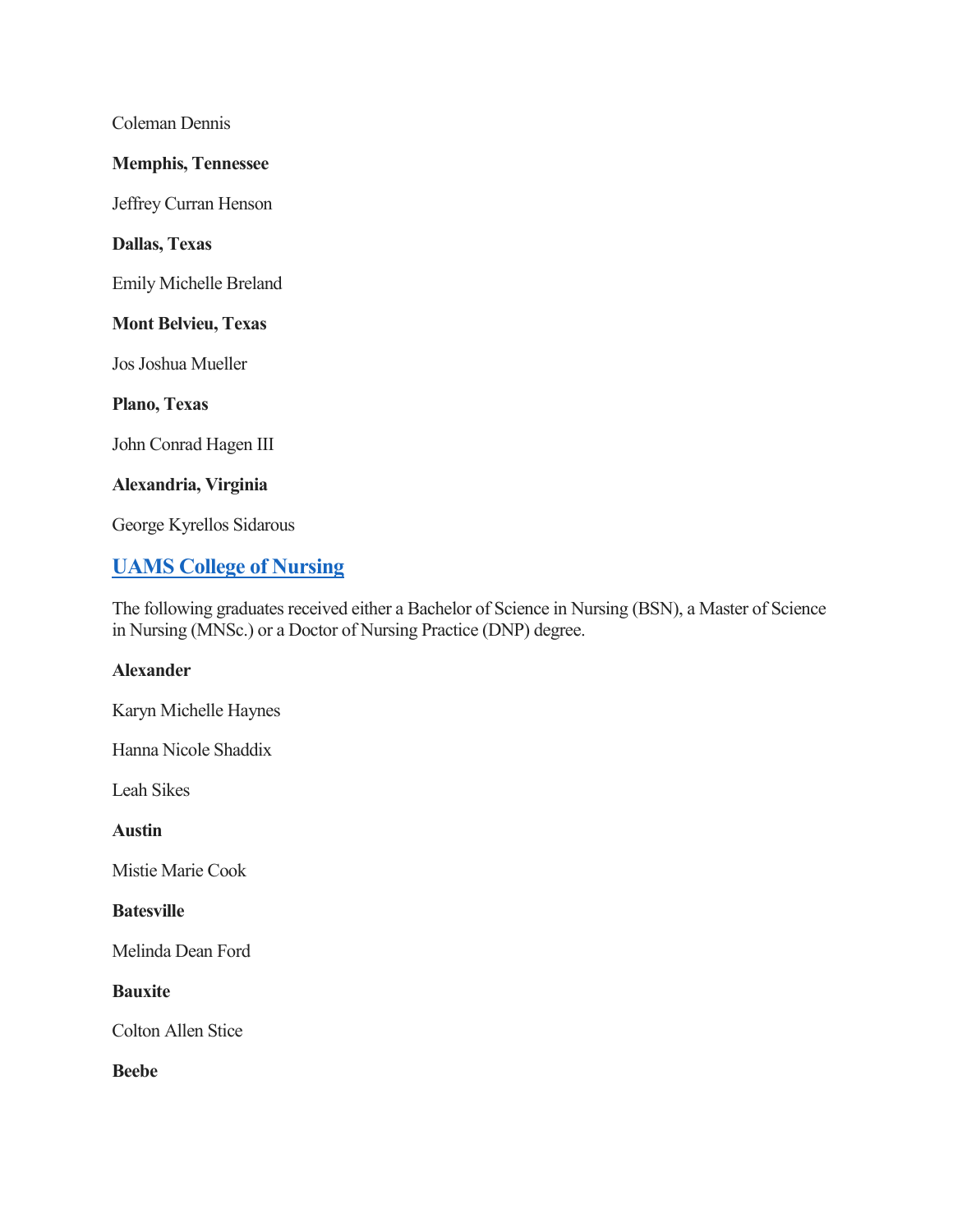Carey Elizabeth Reaves

**Bella Vista**

Abigail Rene Osterloh

### **Benton**

Josie Suzanne Elton

Ryan Michal Glenn

Braylee Ann Landreth

Kylee Grace McClendon

Andrea Morehead

Kaylee Jane Newell

Alexis Nicole Taylor

Brenna Michelle Wilson

#### **Berryville**

Danielle Nichole Reichenberg

### **Bryant**

Loren Marie Burrows

Taylor Shay Koon

Tenia Berna Marshall

Starsha Pardee

Carmen A. Peret–Hathaway

Jessica Noel Raila

Chelsea Rae Siskowski

Rachel Lee Vaske

Caitlyn Rose Walters

Courtney Ward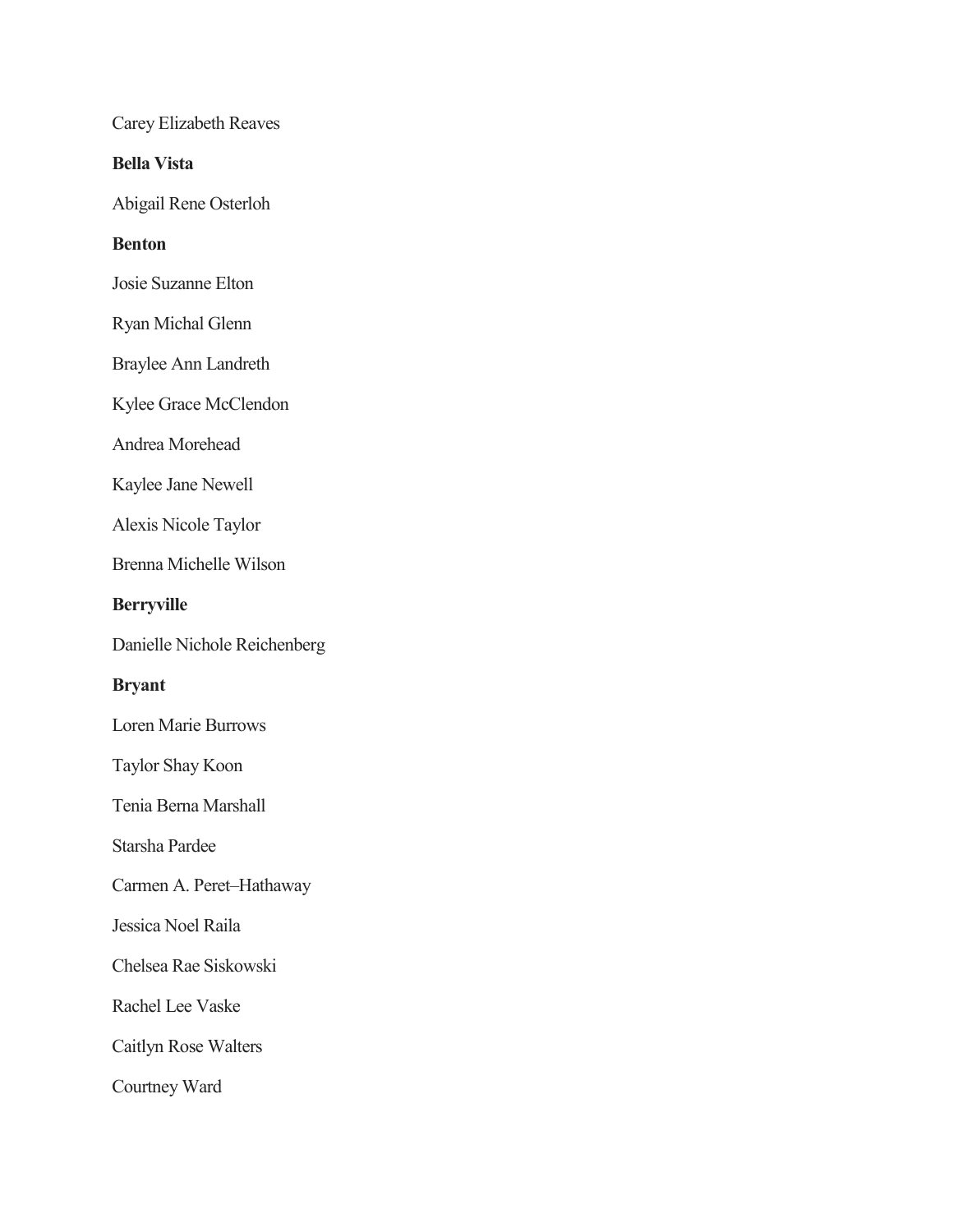Aundria D. Webber

**Cabot**

Rebecca Botterweck

Amanda Leigh Lent

Bailey B. Lucas

Bailey Nicole Weathers

**Camden**

Terrye Arnette Gordon

**Carlisle**

Melanie Grace Elmore

Micah Annette Moody

**Cave Springs**

Megan Elizabeth Taylor

**Conway**

Sarah S. Britton

Amanda Eden Bull

Jennifer Brooks Greeno–Fletcher

Laura Ali Joiner

Kristine Lyn North

Emily Rougeau

Drake H. Schichtl

Jessica Morgan Traylor

**Dumas**

Angel TraShon Livingston

**El Dorado**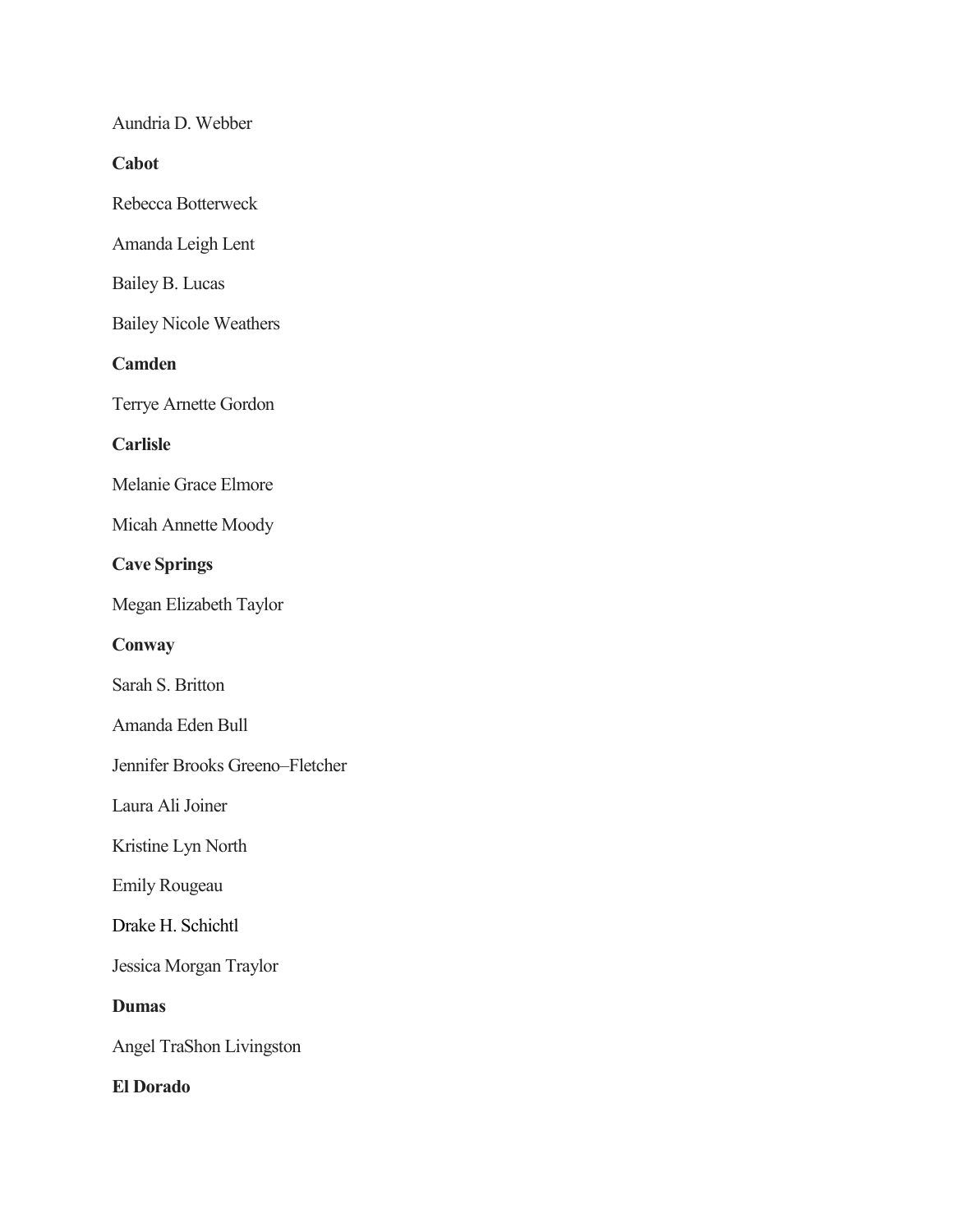Takia Aun'Jane McKoy

Emily Nicole Ruehr

### **El Paso**

Betty Jo Shelby

# **Fayetteville**

Diane Henley Morrow

# **Fort Smith**

McKayla Noond Phengchanh

# **Greenbrier**

Kady Ann Johnson

### **Greenwood**

Gavin Christopher Honaker

Maegan London

### **Guy**

Storme Linette Watkins

### **Hazen**

Elizabeth Grace Foot

# **Helena–West Helena**

Dorlisa Angelica Taper

# **Horseshoe Bend**

Tami Lynn Bell

# **Hot Springs**

Amy Luman

Jessyca Katelin Maddox

Monica Marie Nobles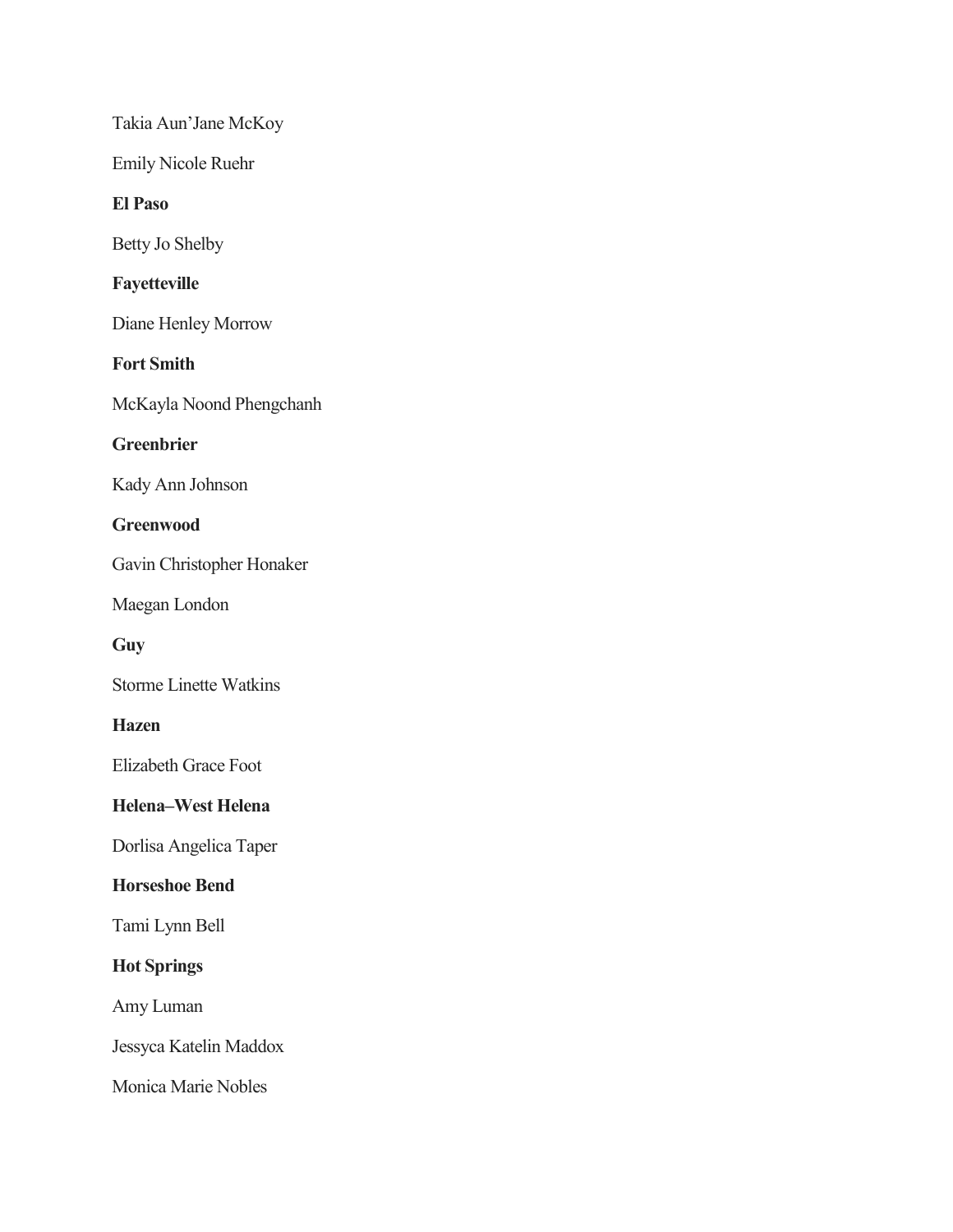Haylea Madison Reynolds Meghan Chevonne Josephine Robinson **Jacksonville** Mary Katherine Donahue Taylor L. Ruple **Jonesboro** Alexis Beliew Samantha Mary Hollis Sherilyn Jeanne Jones Neely Raye Ragsdell **Kensett** Vanessa Rios–Resendiz **Lexa** Gwendolyn Kay Davis **Little Rock** Jayda Neshale Allen Caitlin Elizabeth Bowe Hailey Elise Bowman Krista Kaelyn Converse Jordan Michelle Curtis Emmie Rae Davila Madelyn Leigh Frazier Logan Andrew Gasaway Emily Gill Ashley Elizabeth Green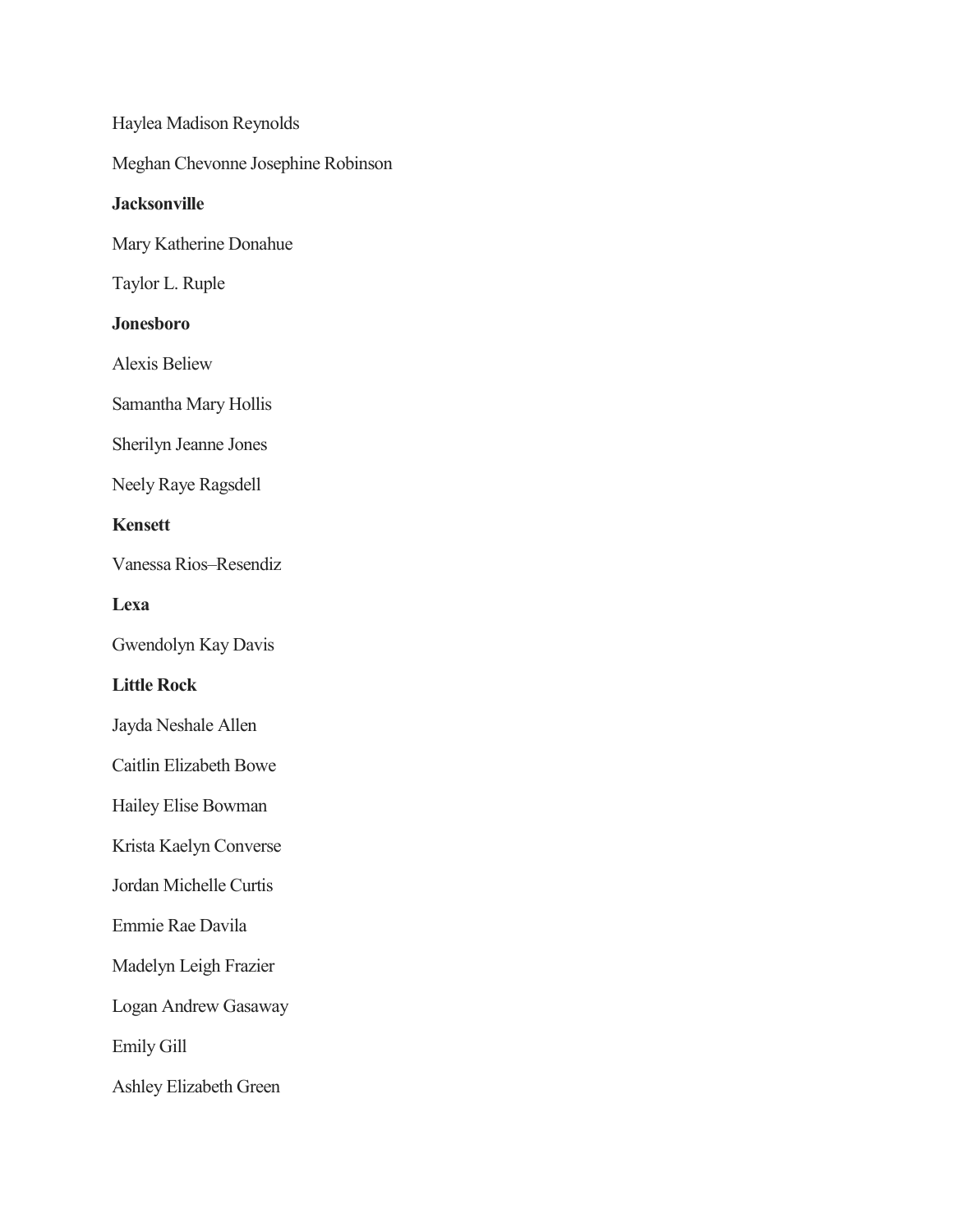Crystal Joseline Guardado Katie E. Hollowoa Lauren Elizabeth Johnson Payton Grace Koller Tetyana V. Kovalenko Hope Layton Michael Allen Litwa Lori Kaye Logan Lakedra L. Maxie Brianna Nichole Moore Emilienne Ngampa Khuong H. Nguyen Maria Plata Jacob Michael Ponder Anne Elizabeth Stafford Ashley Fleming Troillet Angela Nguyen Vorasane Molly Rebecca Weaver Cassie Winkelmeyer **Lockesburg** Meaghan Elana Harder **Lonoke** Haiden R. Chisnall Reagan Muse Timmermann **Lowell**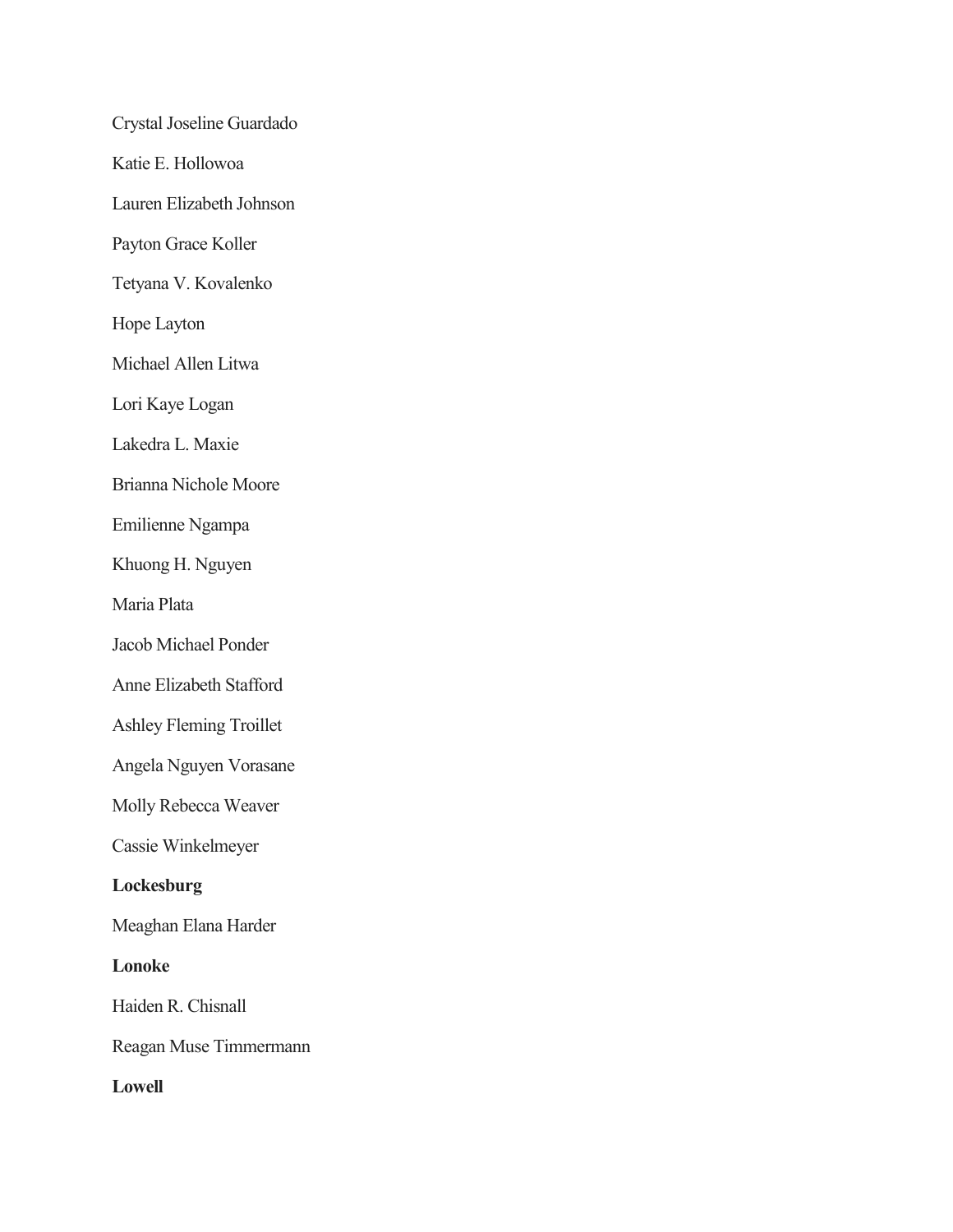Sabrina I. Enoch

### **Magnolia**

Jennifer Leigh Biddle

Taryn Covington King

# **Malvern**

Tara Beth Mahend

**Mena**

Jordan T. Bass

# **Monticello**

Lauren Elizabeth Roark

# **Morrilton**

Casandra LeAnn Medlock

### **North Little Rock**

Karina Kuvet

Jana Lynn Ward

Devin Matthew Abshire

Katie Erin Fraley

Constance Leigh Biddle

Sarah Grace Foster

Lyndi Erin Mullinax

Jasmine Alexandra Rico

Hannah Marie Sclimenti

Blyss Lauren Smothers

**Oark**

Dana Moss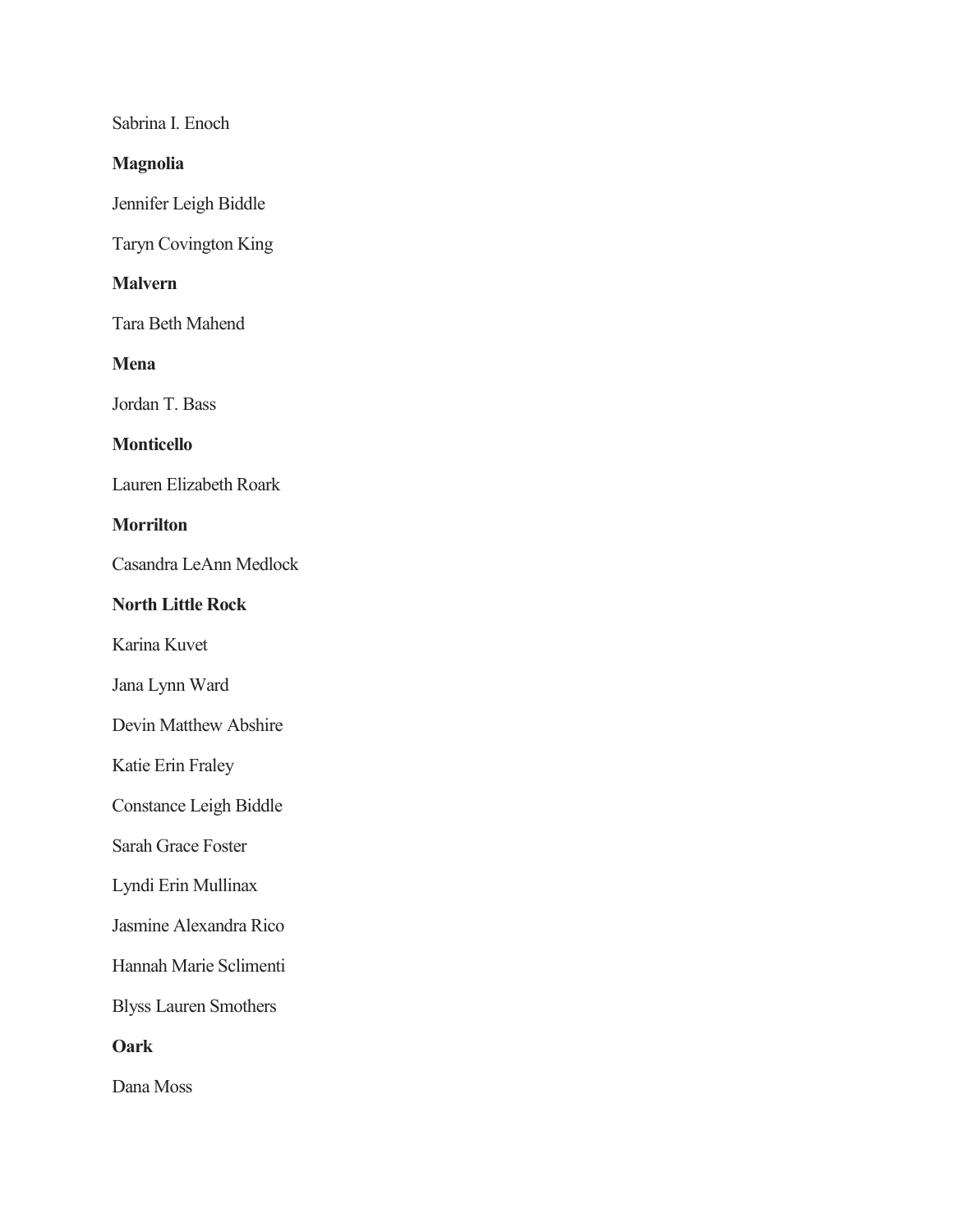# **Paragould**

Kelsi Ann Rusher

Sara Diane Underwood

# **Perryville**

Colton Douglas Vess

### **Pine Bluff**

Sonam Balani

Paula LeAnn Hawkins

# **Prairie Grove**

Gregory Alan Davis

# **Pocahontas**

Margarett Angelina Tyler

Ashlie Jo Brigance

# **Redfield**

Darlene Marie Morris

#### **Roland**

Macall Gilmartin

### **Russellville**

Alejandra Velazquez-Araujo

### **Scott**

Melissa Alejandra Garcia

#### **Searcy**

Anna Cathleen Swain

Evelyn Gabriella Tipton

### **Sherwood**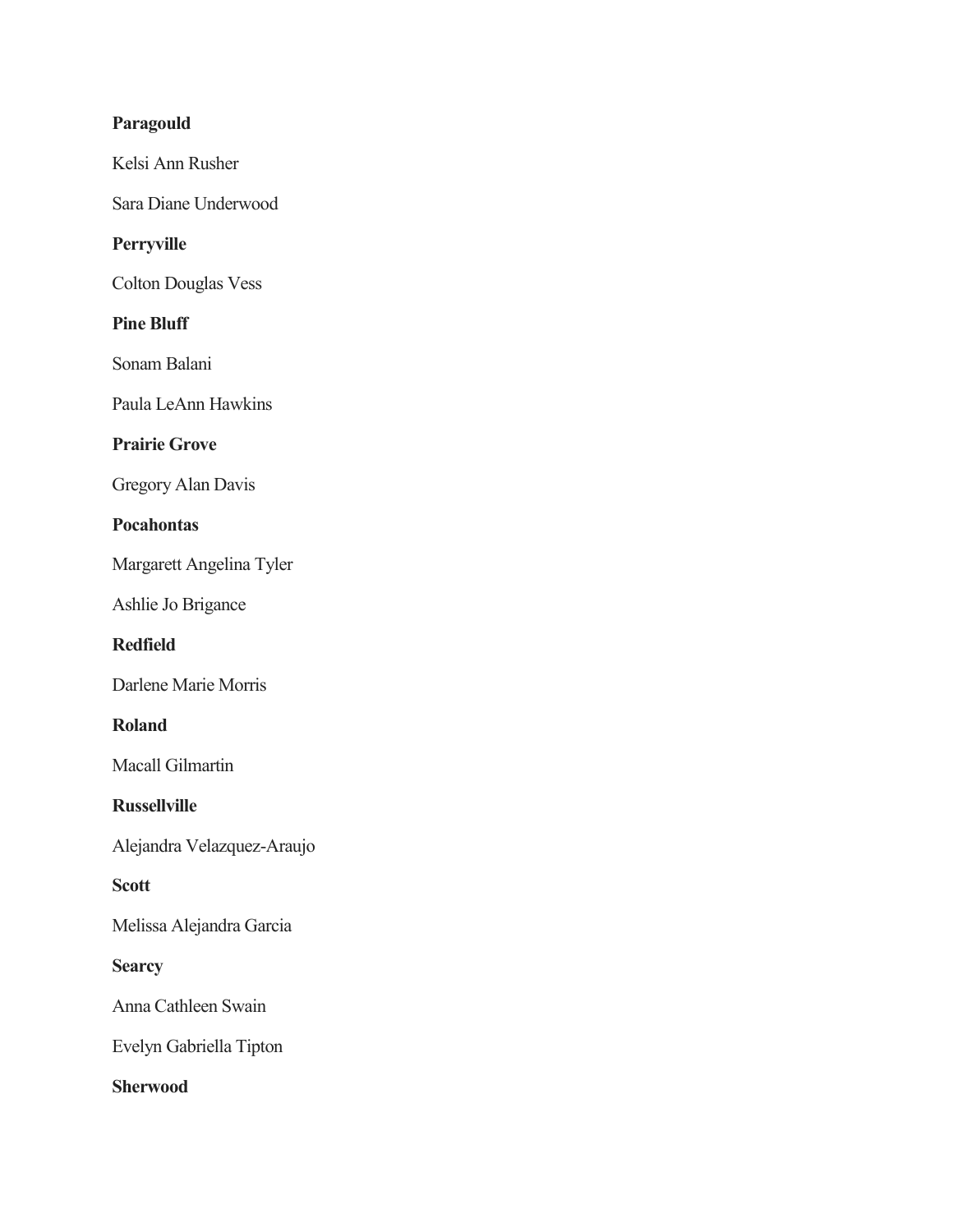David Cameron Batte Brianna Renee Beaton Josie Maureen Bran Emma May Austin Caleb Ryall Alexandra Athetis Thompson **Springdale** Erika Meza Georgia Rose Walker **Stuttgart** Charlsi Petrus Konecny Ashten Elizabeth Moss **Texarkana** Kylie Rian Davis Samuel Allen Nix Dustin Garrett Rayburn **Vilonia** Kaitlyn Lee Freeman **White Hall** Jessica Lynn Harper **OUT OF STATE Los Angeles, California** Christina Kim **Jupiter, Florida** Austin Alexander Mader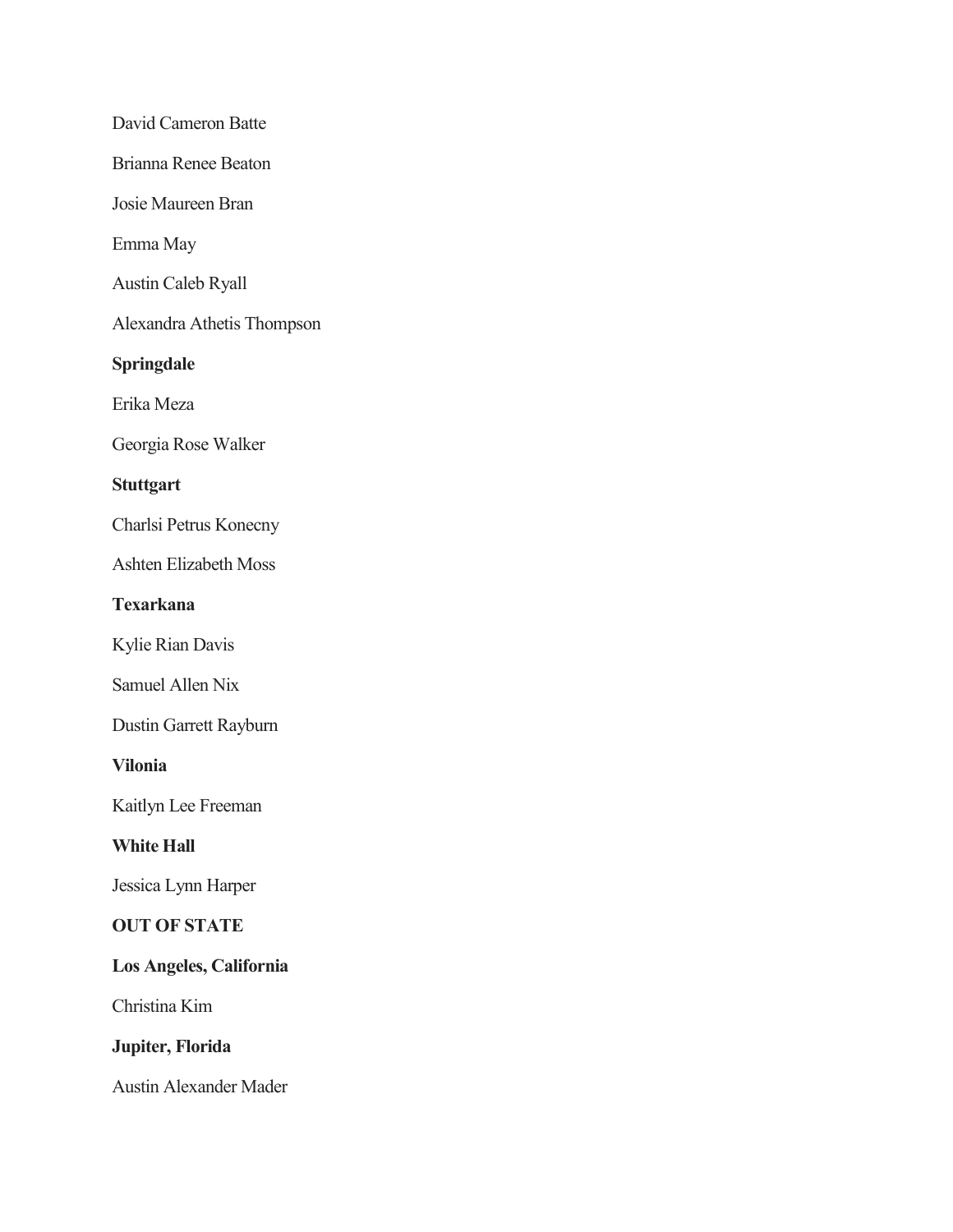#### **Swainsboro, Georgia**

Jocelyn L. Williams

### **Baton Rouge, Louisiana**

Leigh Ann Johnson

#### **Staples, Minnesota**

Kirsten Danelle Johnson

### **Lee's Summit, Missouri**

Lindsay Bobbitt Billings

#### **Lawton, Oklahoma**

Sarah McCoy

### **Maud, Texas**

Bethany Anne Copeland

#### **Texarkana, Texas**

Mylene Tayag Crouthamel

# **[UAMS College of Health Professions](http://healthprofessions.uams.edu/)**

The following graduates are listed by degree program.

### **Post Baccalaureate Certificate in Dietetics and Nutrition**

Jorie Vi Beaumont – Lockport, Illinois

Holly E. Cummings – Conway

Katie G. Dather – Conway

Tyra Tensie Dewey – Conway

Margaret Elizabeth Deshote – Alexandria, Louisiana

Jordan Nichole Johnson – Conway

Lydia Grace Macfarlan – Siloam Springs

Carly Renee Melder – Cabot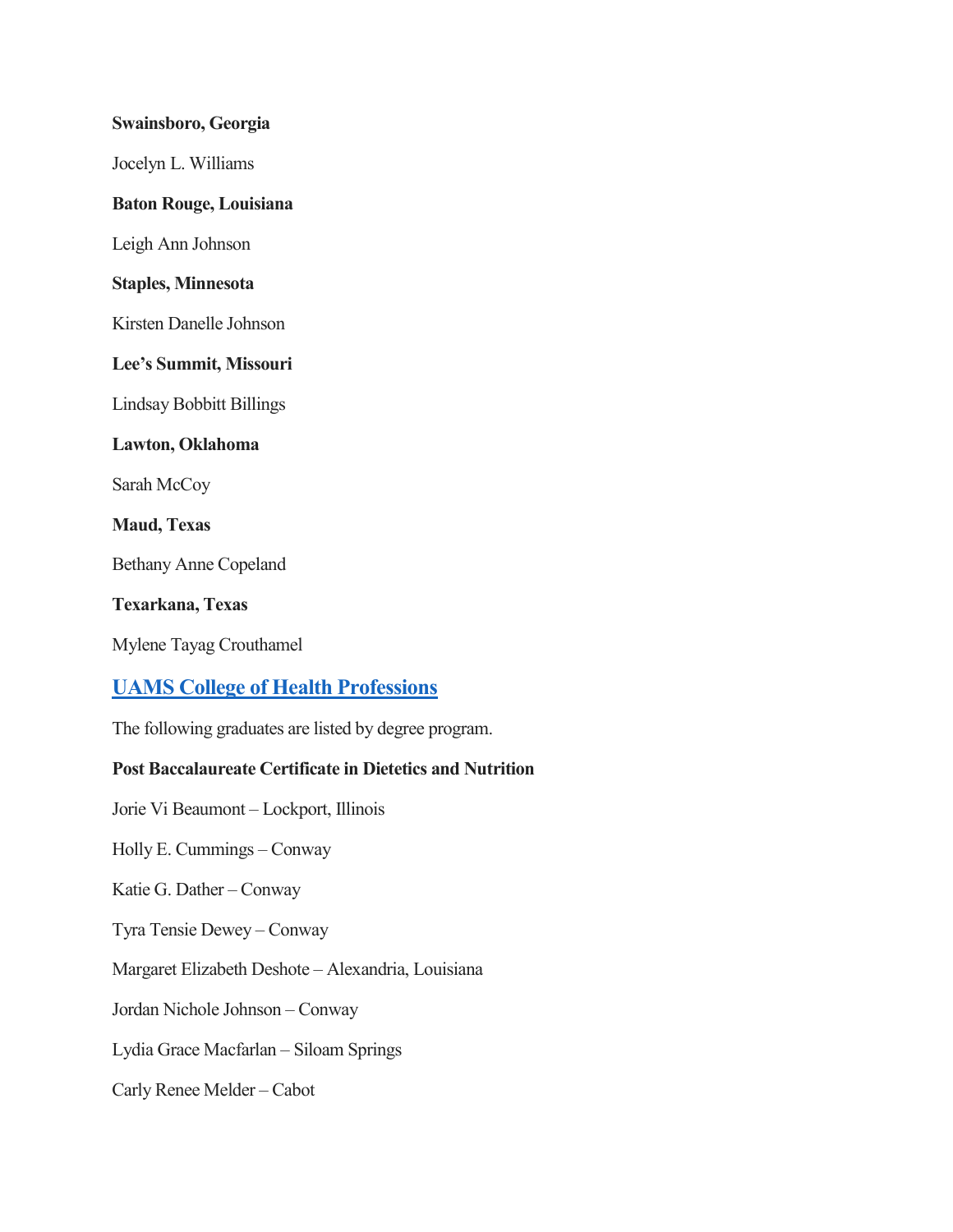Hannah Cheyenne Qualls – Batesville

Alyssa Ann Reece – Paragould

Katie Ryan – Little Rock

Madeline Steely – Conway

Sarah Stoothoff – Overland, Kansas

Cordelia Alicia Underwood – Little Rock

#### **Bachelor of Science in Cardio Respiratory Care**

Alivia Brianna Butler – Cabot

Rick Tchoungang Nouketcheussi – Fayetteville

Dominique Lemond Sanders – Pine Bluff

Brittany Michelle Scaramuzza – Pine Bluff

John Michael Smith – Vilonia

Lucesita Torres–Sanchez – Bella Vista

Robyn Diane Travis – Cabot

Natasha Gabrielle Wilbon – Little Rock

Josey Wilson – Royal

Rick Tchoungang Nouketcheussi – Fayetteville

#### **Bachelor of Science in Cytotechnology**

Lenny Y. Coulter – Sherwood

Elizabeth Golden – Smackover

Joseph Charles Honeysuckle – Little Rock

Annika Maurine Schwartzenberg – Amarillo, Texas

Pauline Beatrice Stamper – Little Rock

April Michelle Surratt – Tucker

De'Andra Alysse Washington – Shreveport, Louisiana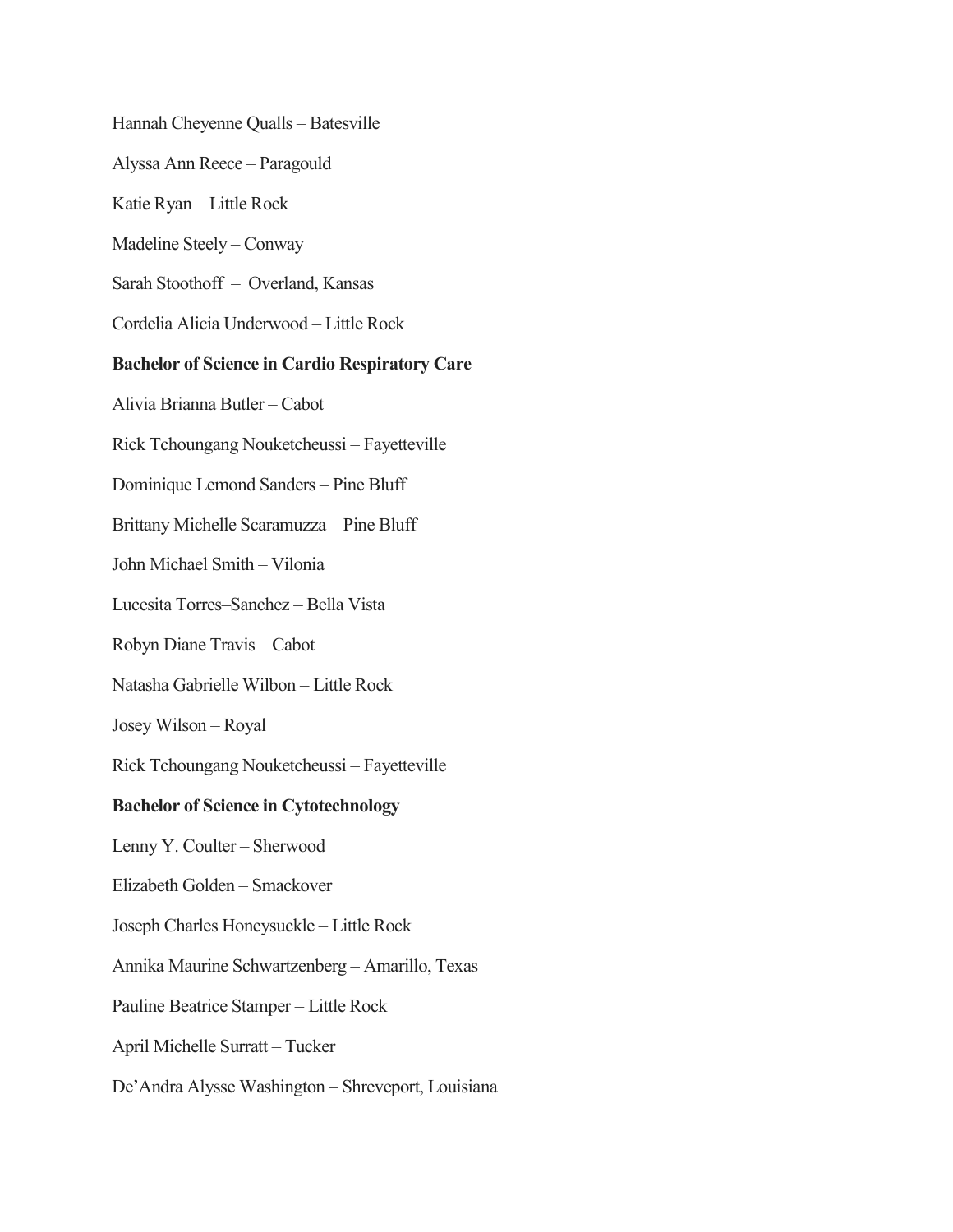#### **Bachelor of Science in Dental Hygiene**

Amber Michelle Aderholt – Greers Ferry Kaitlyn Boatright – Benton Karli Ashlin Boatright – Texarkana, Texas Grayce M. Brazeal – Hot Springs Emily Kathryn Brock – Royal Haley Jenee Campbell – Erath, Louisiana Brittain Christine Carlisle – Maumelle Kaley M. Dippolito – Austin Rosa Isabel Elizondo – De Queen Hannah Katherine Gibbs –– Helena–West Helena Ashley Mae Glover – Ward Jordan Hailey Grainger – Carrollton Ashley Nicole Haynes – Little Rock Alejandro Hernandez – De Queen Rachel Alison Hoffman – Texarkana, Texas Nikki Jo Jeffers – Paragould Keltie Laseur – Little Rock Tarnel Tennille McCray – Fort Smith Loren Elizabeth McElhaney – Sherwood Kierstin Daniella Montgomery – Cabot Taylor Cameron Oliver – Hot Springs Breanna Marie Phillips – Bryant Annel Gisela Ramos – Huntsville Richard Lorenzo Robinson – Little Rock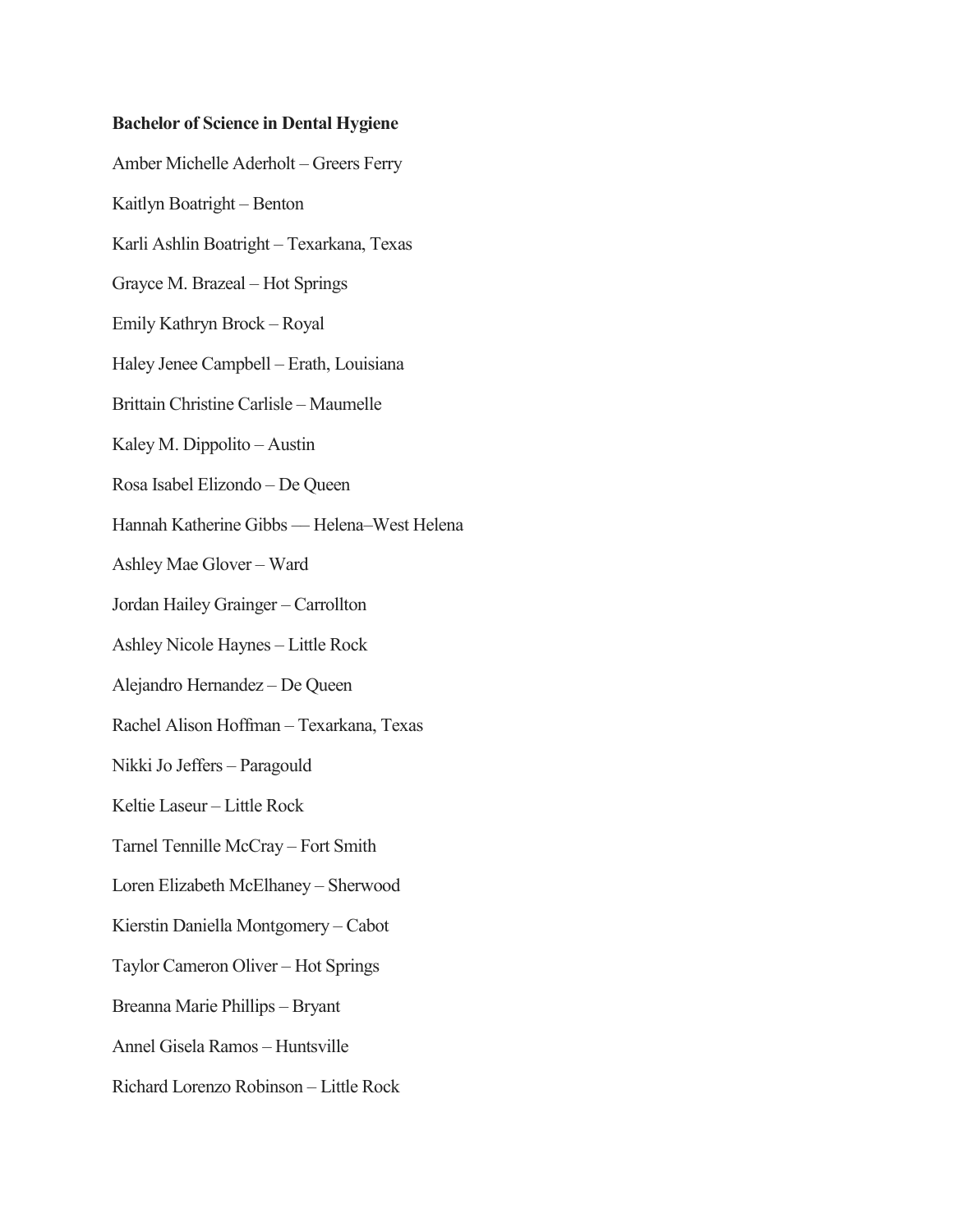Brianna Nichole Rogers – Fort Smith Sidney Danielle Sizemore – Monticello Makinzie Layne Stanphill – Bella Vista Regan Marie Steen – Greenbrier Courtney Leighanne Teasley – Searcy Katie Allison Thompson – Rison Aspen Quest Woerner – Marble Falls, Texas **Bachelor of Science in Diagnostic Medical Sonography** Claire Elizabeth Barnes – Benton Madeline Jeannette Barnello – North Little Rock Hailee Alissa Bradley – Bryant Jennifer Lynn Chodyniecki – Quitman Myvia Marie Jones – Smithdale, Mississippi Macey Jo Looney – Hattieville Christopher Ryan Stuck – Leachville Lauren E. Wadkins – Ponca City, Oklahoma Aspen Sierra Watts – Delight Lillian Grace Weatherly – Conway Angelica Vivian Yerton – Rogers **Bachelor of Science in Medical Laboratory Science** Payton Marie Amstutz – Waynesfield, Ohio Rizamarie D. Arthur– Fairborn, Ohio Rachael Lynn Bagwell – Lebanon Junction, Kentucky Lekala L Banks – Collins, Mississippi Payton Don Barnett – Mountain View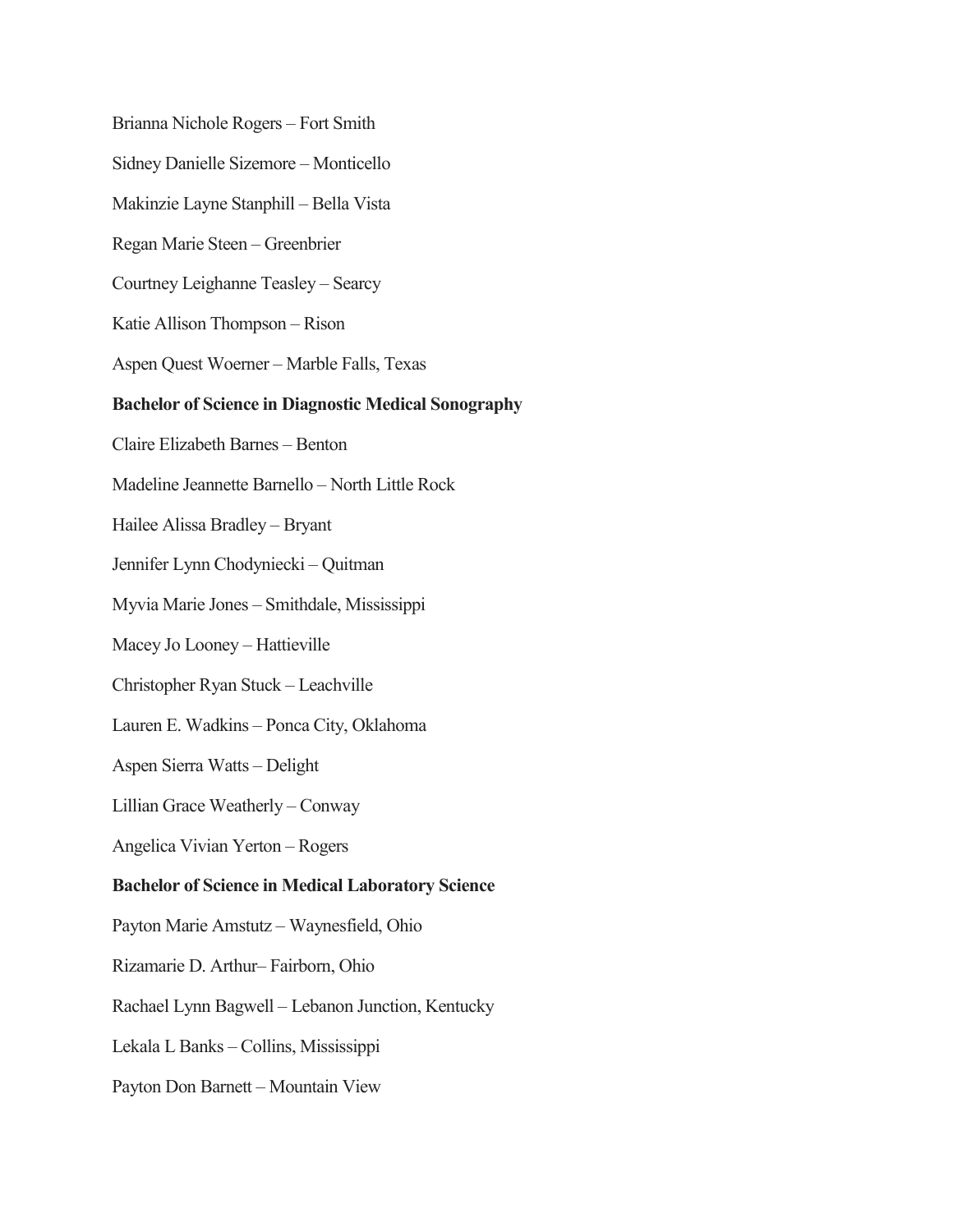- Jasmine Dionne Brown Bluefield, West Virginia
- Jessica Rose Burgess Chippewa Falls, Wisconsin
- Quincey Blaire Callaway Fort Worth, Texas
- Rachel Vicknair Campbell Greenwell Springs, Louisiana
- Jessika L. Cannon Collinsville, Illinois
- Emma I. Caygill Lead Hill
- Pricila Gabriela Rodriguez Cazares Devine, Texas
- Jennifer Lynn Chapin Ocala, Iowa
- Irma Clark Mascoutah, Illinois
- Christa Clifton Gadsden, Alabama
- Cassandra Marie Cox Spartanburg, South Carolina
- Hannah L. Curtis Greenbrier
- Maryama Mohamed Dahir Galloway, Ohio
- Jasmine Deaton Pearcy
- Mary Derden De Valls Bluff
- Kaja May Edwards Grove, Oklahoma
- Michael Anthony Escalante Morgantown, West Virginia
- Maritza Fogleman Mission, Texas
- Steven Thomas Fullerton Clinton, Iowa
- Christina Furr Whiteville, North Carolina
- Megan Annabelle Gardner Evansville, Indiana
- Doane Joseph Gartner Hot Springs
- Sarah Glover Star City
- Alisha Renee Gouker Hanover, Pennsylvania
- Jacob Michael Green Visalia, California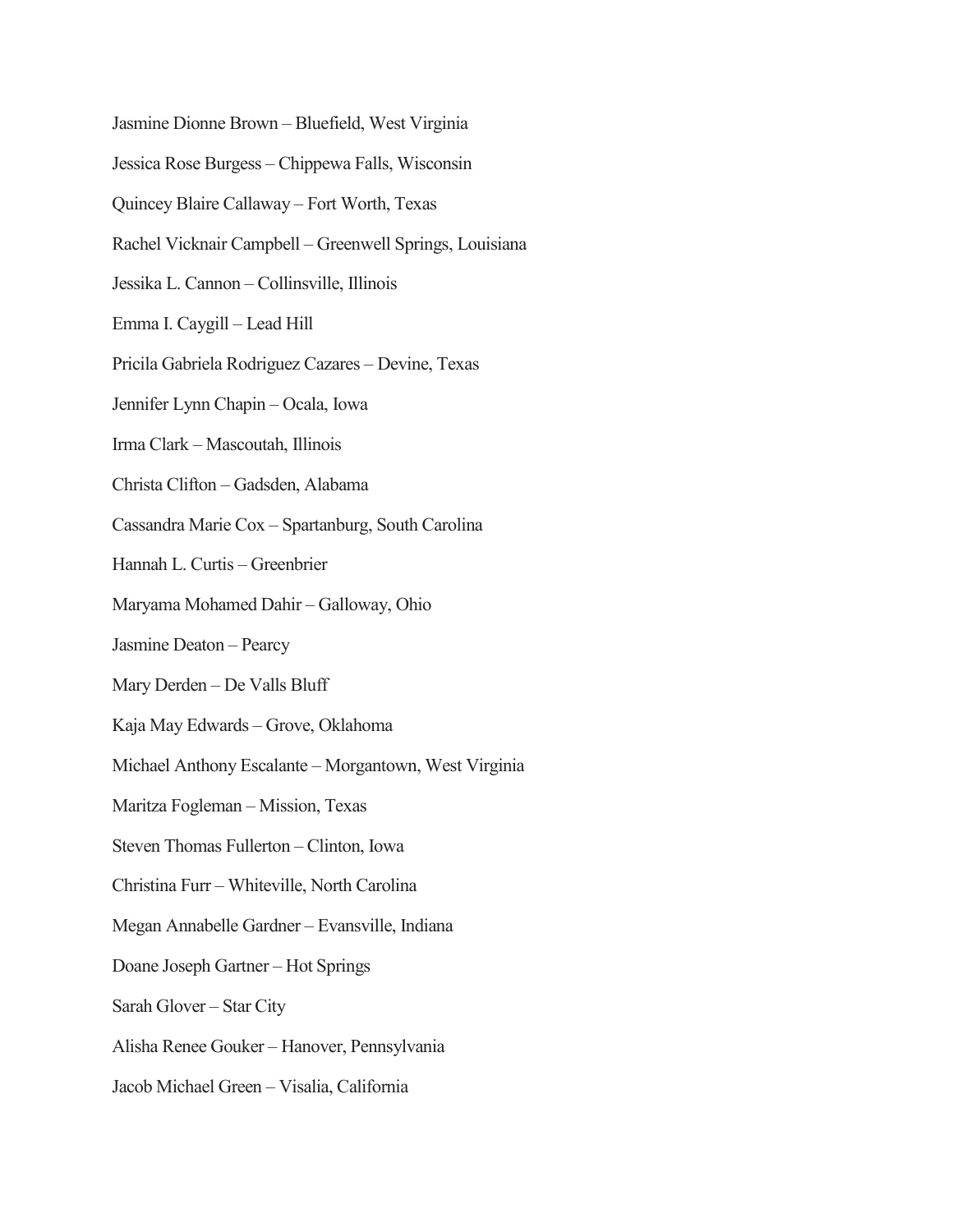Lillian Ann Guillot – Lebanon, Tennessee Adeline Marie Hall – Spring Lake Park, Minnesota Jonathan Curtis Hall – Shelbyville, Tennessee Kirsten Alexis Hamby – Greer, South Carolina Hayley Jo Havens – Malvern Alecia Katey Heins – Ennis, Texas Whitney Elizabeth Hendricks – Jerseyville, Illinois Rashell Lynn Hibbard – Pocahontas Cindy A. Hooter – Sheridan Amber D. Huelsenbeck – Fort Smith Adria Nicole Hunter – Pine Bluff Basiru Jobe – Houston, Texas Troy Scott Anthony Johnson – Sherwood Alison S. Johnstone – Estill, South Carolina Jessica Elizabeth Ann Schesny Kennedy – Gautier, Mississippi Julie Kern – Hot Springs Abigail Kersting – Wichita, Kansas Shaterica Monique Knox – San Diego, California Taylor L. Kolker – Troy, Ohio Cassie Renee Laranio – Las Vegas, Nevada Kari Elizabeth Lopez – Panama City Beach, Florida Mireya Lopez – Dallas, Texas Stephanie Rene Lowe – Poplarville, Mississippi Rey Cesar Madera – San Diego, California Charlee Alyssa Louise McCall – Bryant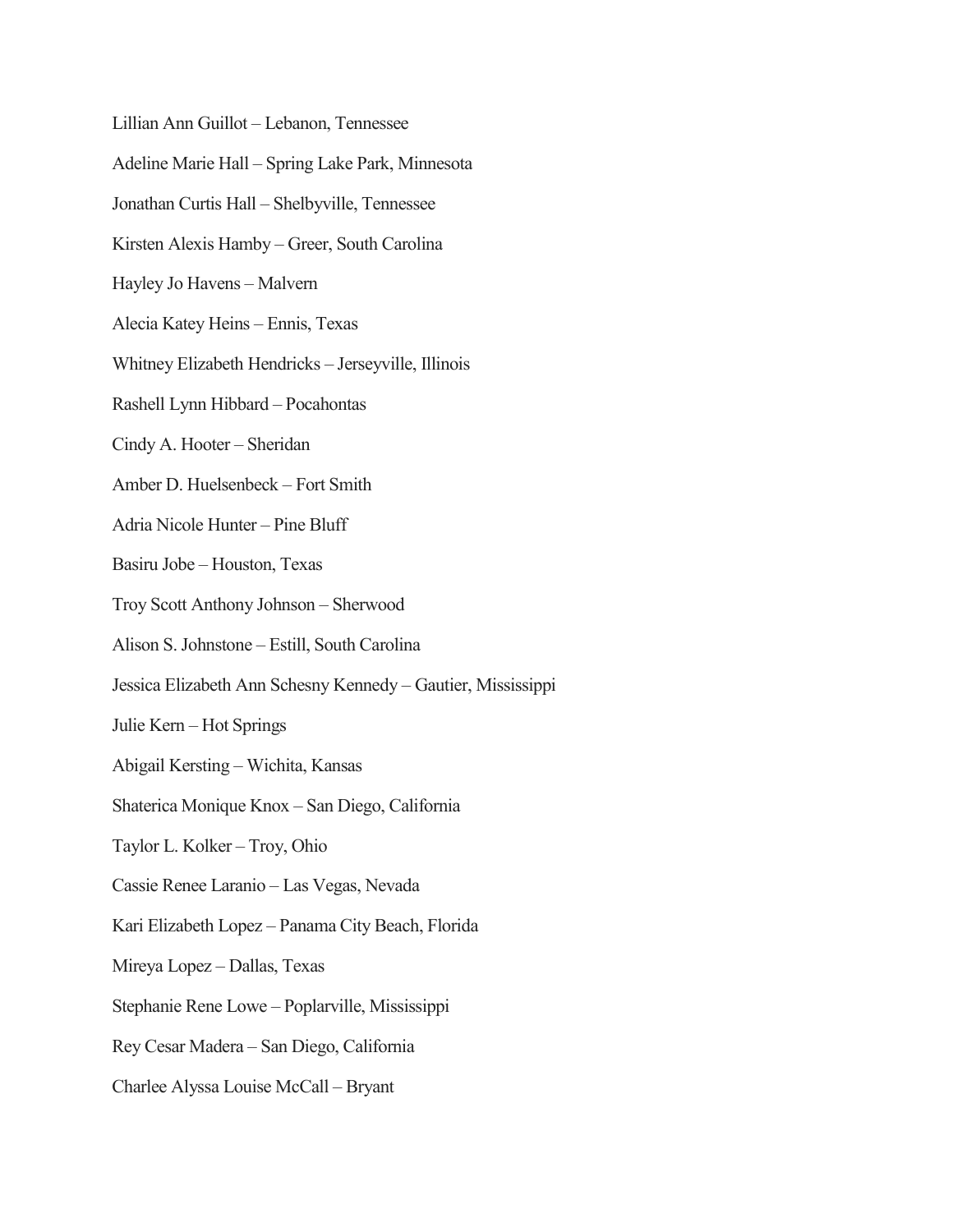Leah A. Mendenhall – Caseyville, Illinois Jessica Lynn Metro – Bellingham, Massachuetts Christine Anne Michael – Chesterfield, Virginia Asiya Ali Mohamud – Columbus, Ohio Skyler Michelle Mora – Marianna Michaela L. Nortin – Chester, Illinois Henry Ngo – Fort Worth, Texas Crystal Nicole Nguyen – Ocean Springs, Mississippi Thanh Thi Lan Nguyen – Antioch, Tennessee Sophia Trieu Nguyen – Texarkana, Texas Amanda Michelle Pasdon – Fort Mill, South Carolina Pooja Parimal Patel – Dacula, Georgia Snehal Patel – Moncks Corner, South Carolina Drake Narayan Pawar – Braxton, Mississippi Mandy Leigh Polen – Hampton, Virginia Kaylyn Christine Price – Gaffney, South Carolina Kandy Quass – New Hampton, Iowa Candice Love Rabbitt – Austin, Texas Scott Avery Ratliff – Raymond, Mississippi Tonya Hayes Ravy – Fort Worth, Texas Emilie Janae Reagan – Blue Eye, Missouri Nikita Nicole Rice – Nashville Katie S. Robinson – Bismarck, North Dakota Lauren M. Robinson – Magee, Mississippi Rhonda Jeannette Rogers – Wheat Ridge, Colorado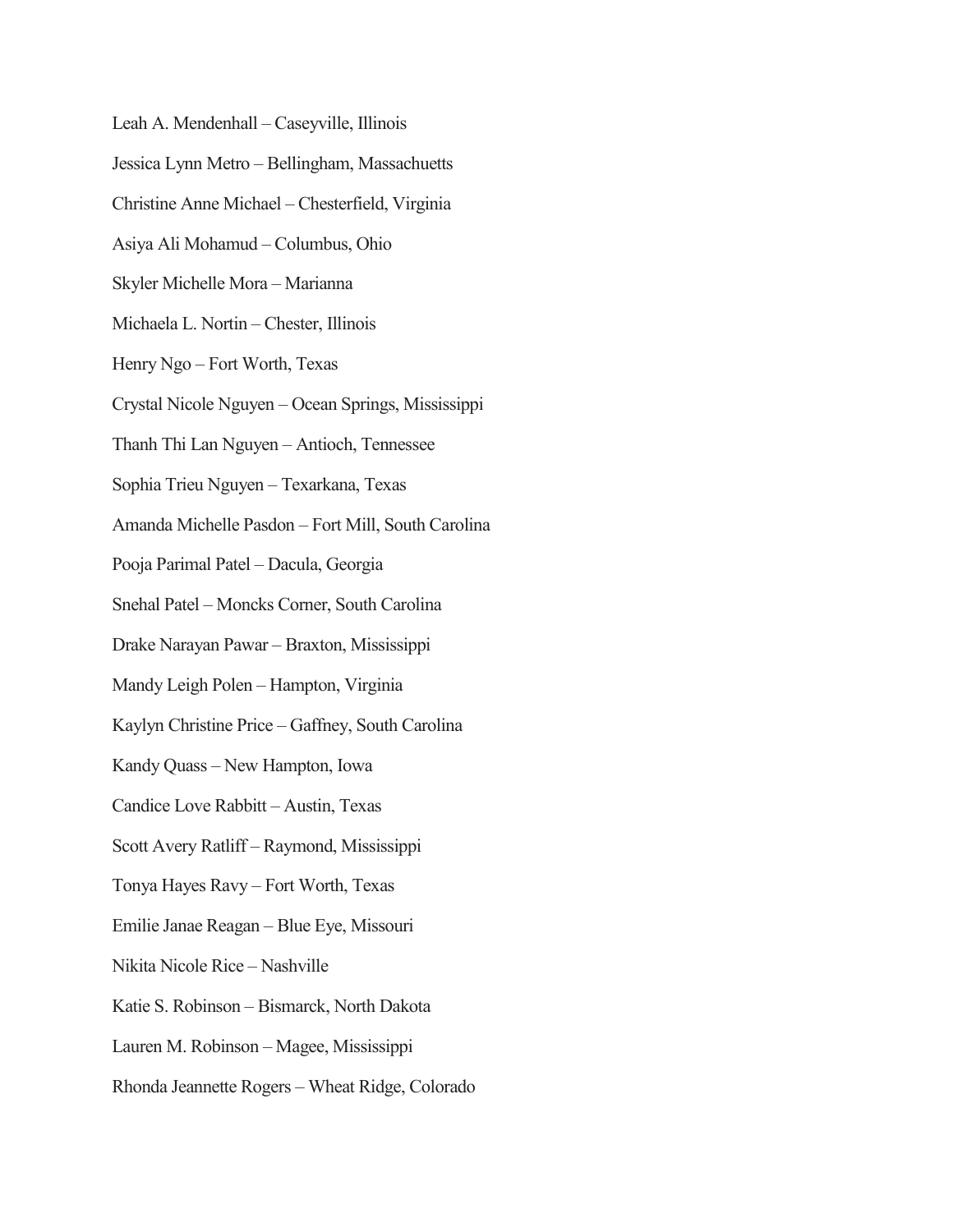Ciiona R. Rollerson – Oklahoma City, Oklahoma Krista Marie Rollin – Westmoreland, Tennessee Kortney Allison Rowland – Hot Springs Village Crystal M. Rush – Lawrenceville, Georgia Ashleigh Rushing – Creal Springs, Illinois Jillian Ann Noe Salazar – Bethlehem, Pennsylvania Tajah Briana Stanley – Coconut Creek, Florida Kori Cherelle Suber – Greenville, South Carolina Azarah Swayne – Fort Worth, Texas Holly Faith Tilley – Little Rock Bailie Waller Turman – Galas, Virginia Meagan Lynn Tynes – McHenry, Mississippi Suzanne Dana Vargas – Fort Worth, Texas Josephine Thy Vu – Mountain View, California Kelly Elizabeth Walewski – Clawson, Michigan Lillian Belinda Washington – Spanaway, Washington Audrea Mae Watkins – Ladson, South Carolina Casey Marie Wautier – Stockton, California Leonard Horace Wells – Moss Point, Mississippi Melleann Santiago Whalum – Shiloh, Illinois Taylor Kelsey White – Demorest, Georgia Elza Moraes Wibeck – Burleson, Texas Kyla Michelle Zisa – Gautier, Mississippi **Bachelor of Science in Nuclear Medicine Imaging Science** Lloyd Leon Brothers IV – Van Buren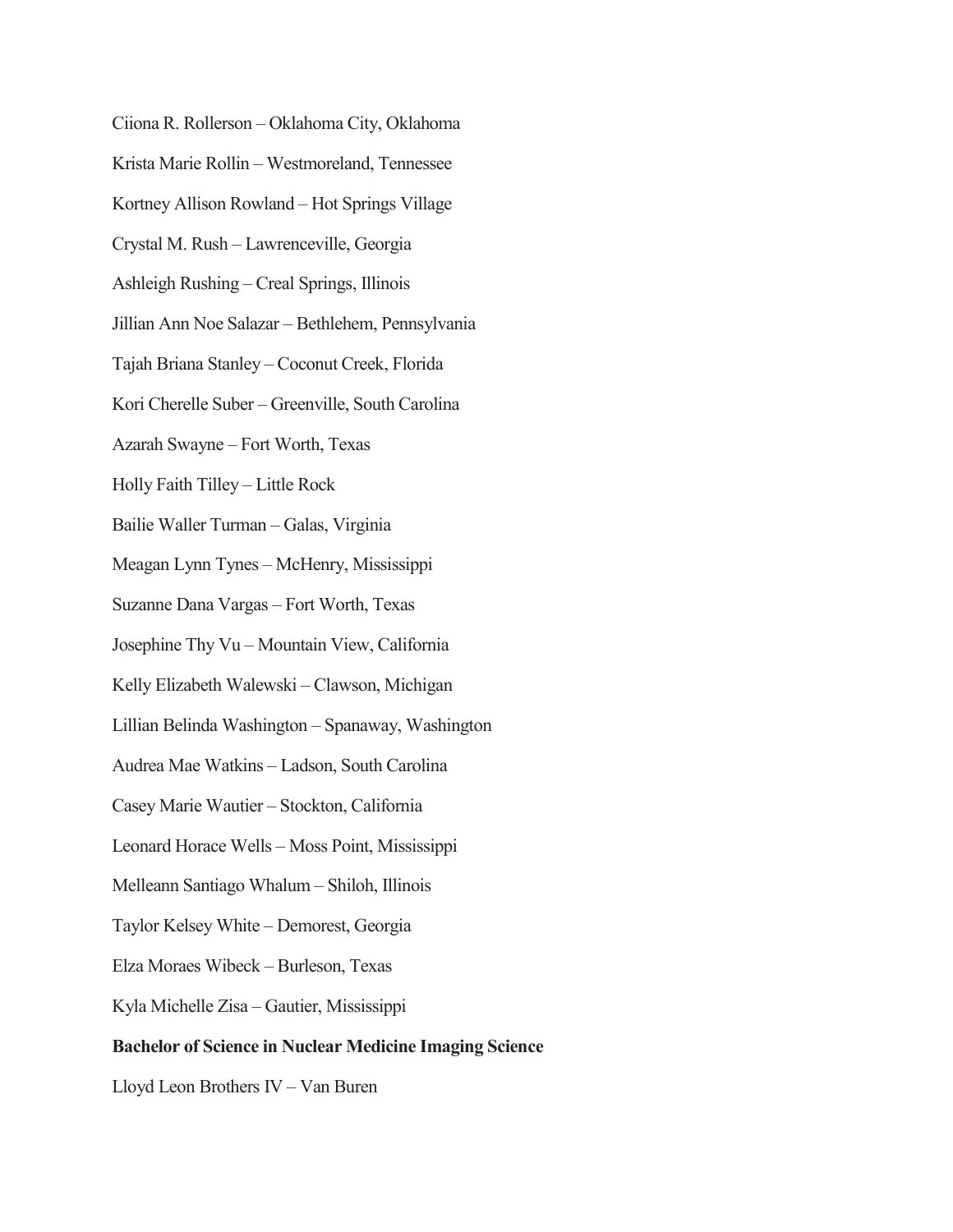Keasha Chandler – Piggott Sydney A. Chastain – Moore, Oklahoma Ashanti Kare' Hill – Bossier City, Louisiana Kailin Emma LeBlanc – Houma, Louisiana Reece Mercer – Woodlawn Nathan Mitchell Nabors – Tupelo, Mississippi Mollie Danielle Nance – Broken Arrow, Oklahoma Kennadea Tyanell Payne – Jennette Jeff Ruffin -Jonesboro Carolyn Marie Tolar – San Antonio, Texas Melissa Renee Tumbleson – England Ericka D. Wallin – Weatherford, Texas Vanessa PaNhia Xiong – Havana **Bachelor of Science in Ophthalmic Medical Technology** Ashley Nicole Williams – Bryant **Bachelor of Science in Radiologic Imaging Sciences** Shannon Shavon Amato – North Little Rock Hiep Tan Chau – Benton Charynez Marie Dukes – Little Rock Dylan Dwayne Gibson – Maud, Texas Dianna Itzel Godinez – North Little Rock Hailey Louise Gorecke – Cabot Michelle Nicole Graves – Sherwood Mary Haley Henderson – England Lauren Hughes – Bryant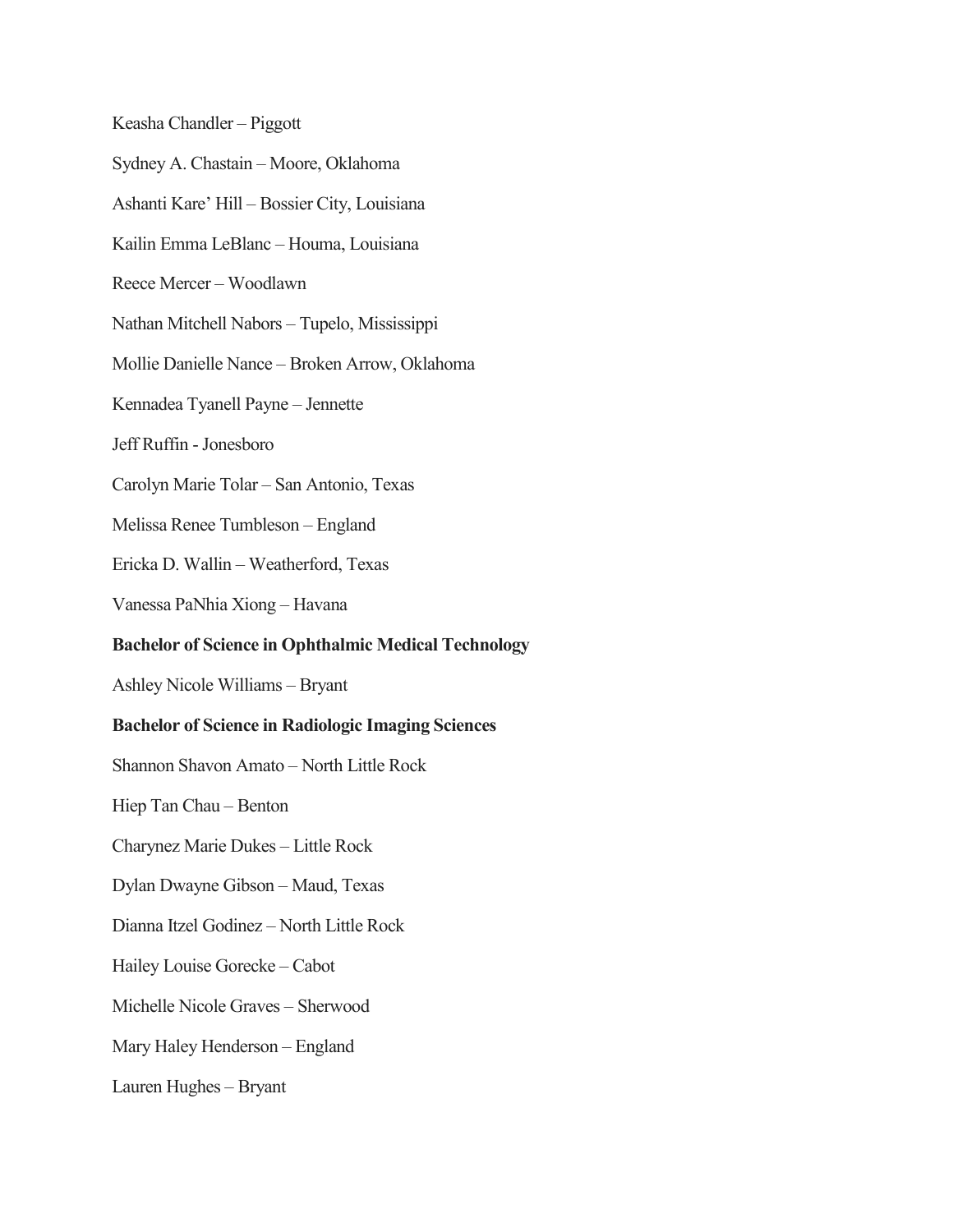Casey Raymond Jones – Conway David Keathley – Hazen Carter Luke Kelley – Fayetteville Emily Grace Martin – Dierks Brenna Nicole McAdoo – West Fork Makenzie McAnally – Benton Taylor McDade– Benton Kasi Monroe – Benton Larry D. Odom – Greenbrier Hannah Reddell – Searcy Steven Hunter Reeves – Alexander Gregorio Reynaga – Farmingtom Genia Anne Sawyers – Benton Anngelica Lyn Shady – Redfield Bryan James Sheridan – Benton Kristen Elizabeth Smiley – Hot Springs Katelyn Sherrill Beebe Solomon – Fayetteville Kristin Ashley Lynn Spencer – Lonoke Rachel Leann Stapleton – Benton Sarah Joy Threet – Henderson, Texas Jelisa Jane Thomas – Sikeston, Missouri Grace Ann–Elizabeth Valentine – Lonoke William Ray Walker – Booneville Hunter Douglas Weatherly – Benton Austen Wade Westerman – Elkins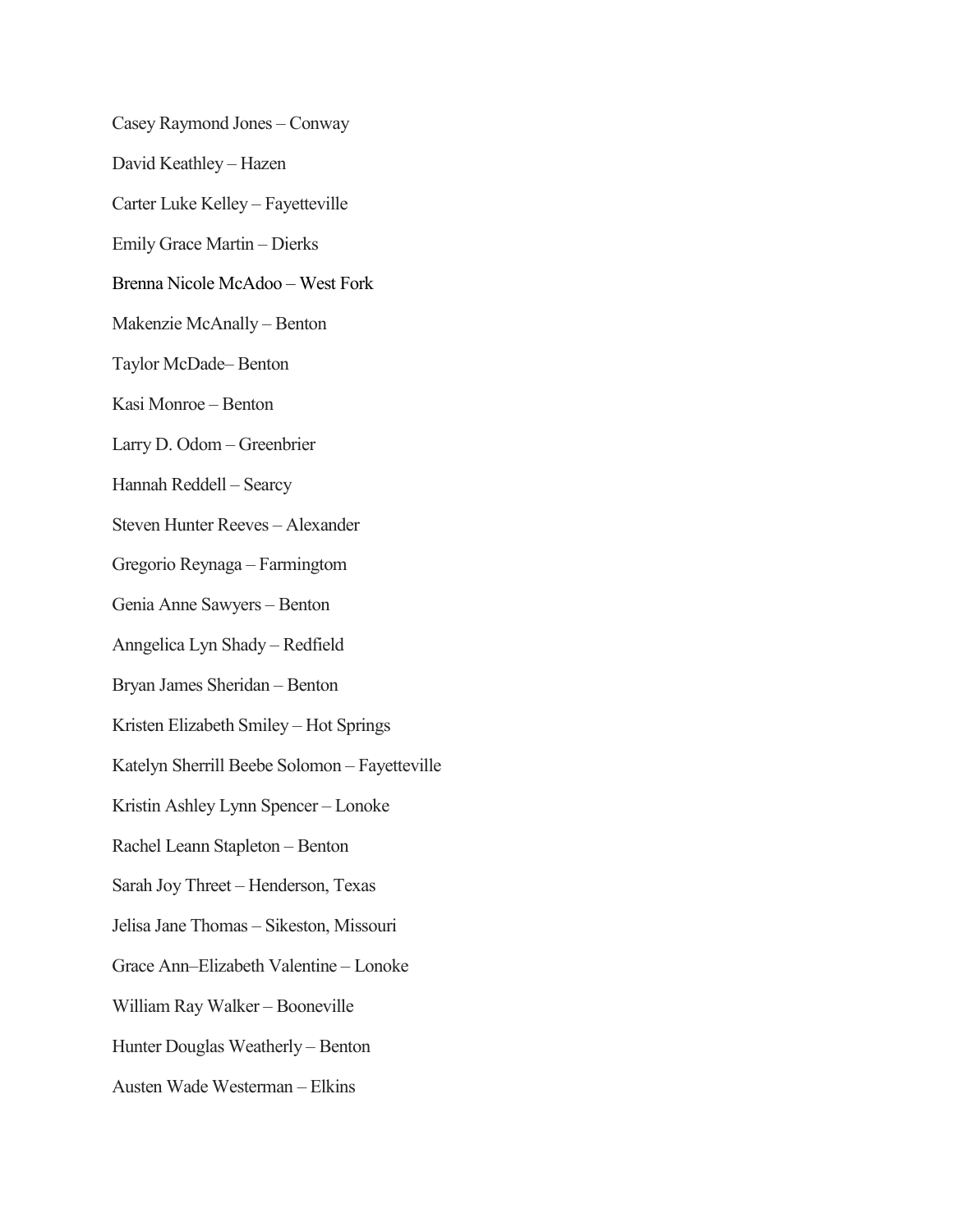Ady May Yates – Plainview

#### **Doctor of Audiology**

Elizabeth Marie Nobel Bellotte – Haughton, Louisiana

Caitlyn Elizabeth Crowder – Heber Springs

Beverly Renee McDowell – Fulton, Mississippi

Jonathan Kahari Williams – Camden

#### **Doctor of Physical Therapy**

Kathryn Lee Adams – Farmington

Roland Quintos Alegre – Chicago, Illinois

Cameron McKay Cupp – El Dorado

Megan Lea Dykema – Rogers

Alicia N. Daniel – Elkins

Mckenna Dilday – Springdale

Andrea Brooke Floriani – Russellville

Brenam Rein Hale – Fayetteville

Elika Yamazaki Hamer – Little Rock

William Rushing Hemphill III – Fayetteville

Julia Elizabeth Hixon – Fayetteville

Abigail Ann Jernigan – Lake Village

Johnna Elizabeth Ladd – Southhaven, Mississippi

Whitley Nichole Madison – Dardanelle

Antonio Francis Martinez – Dallas, Texas

Austin Austin Miller – Farmington

Sammie LeErinne Perkins – Prairie Grove

Abigail Marie Shoffner – Rogers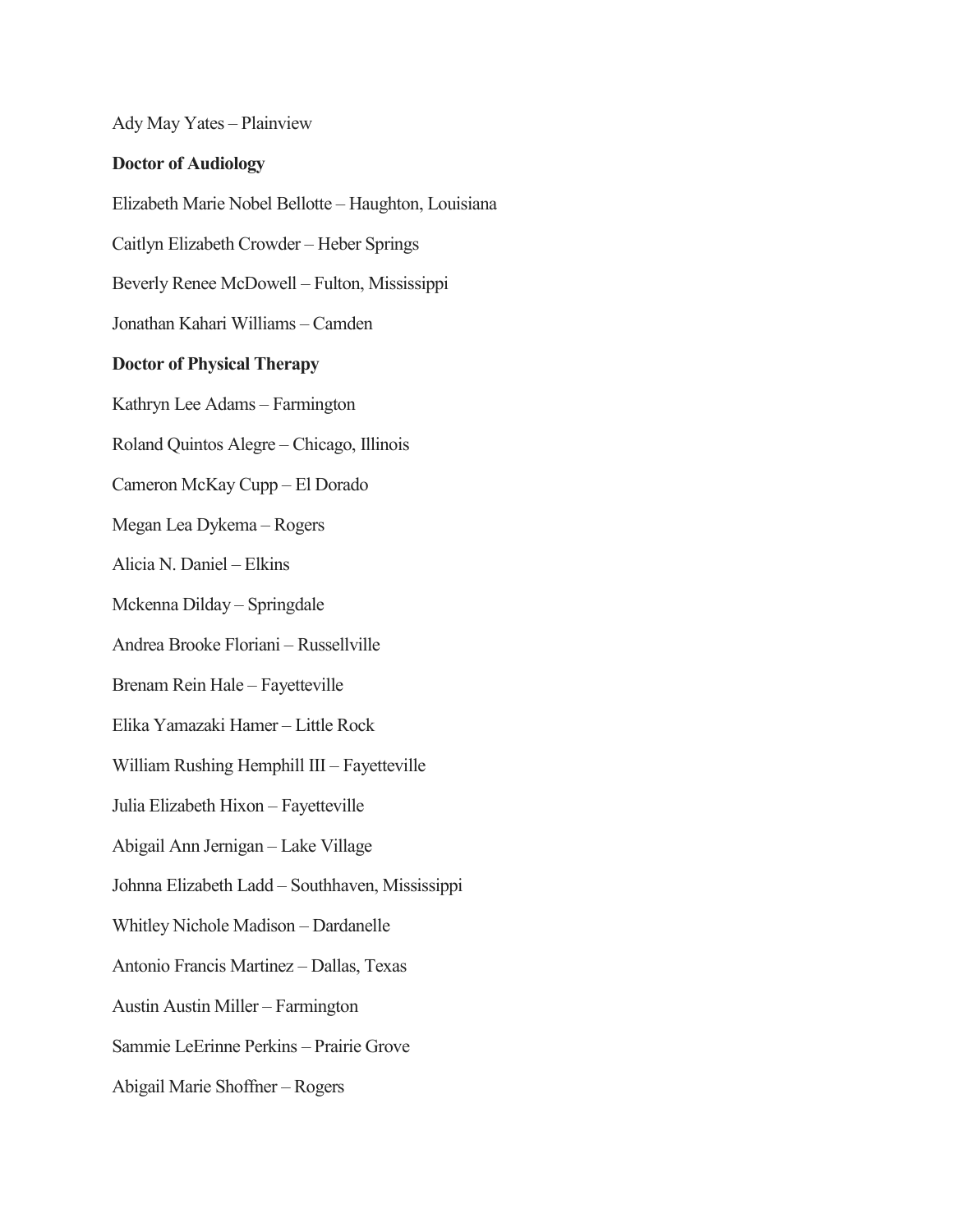Dylan Anthony Slayton – Trenton, Tennessee Cassidy Elizabeth Stevens – Little Rock Shelby Layne Tipton – Ashdown Callie Rose Turner – Monroe, Louisiana Laura Brantley Stevens – Belzoni, Mississippi Elizabeth Christine Vaughan – Camden Nathan Bradley Yoder – Brownsville, Tennessee **Master of Physician Assistant Studies** Lauren Cassidy Ackley – Bryant Emily Michele Bogert – Northford, Connecticut Kori Brannan – Hot Springs Jaishlynn S. Braxton – Idabel, Oklahoma Thi Minh Cao – Trophy Club, Texas Cassidy Peyton Chu – Houston, Texas Avery E. Collins – Cabot Emily Jane Cook – Hector Nathan Alec Crawshaw – Waynesville, Missouri Sarah Dawn Elkins – Greenwood Margarita Sofia Epley – Germantown, Maryland Brittany Kay Fair – Rector Baily Renee Fithian – Georgetown, Texas Taryn Arel Frazier – Cabot Joseph William Frescura – Shorewood, Illinois Morgan Elizabeth Gary – Searcy Ashley Ann Hewitt – Little Rock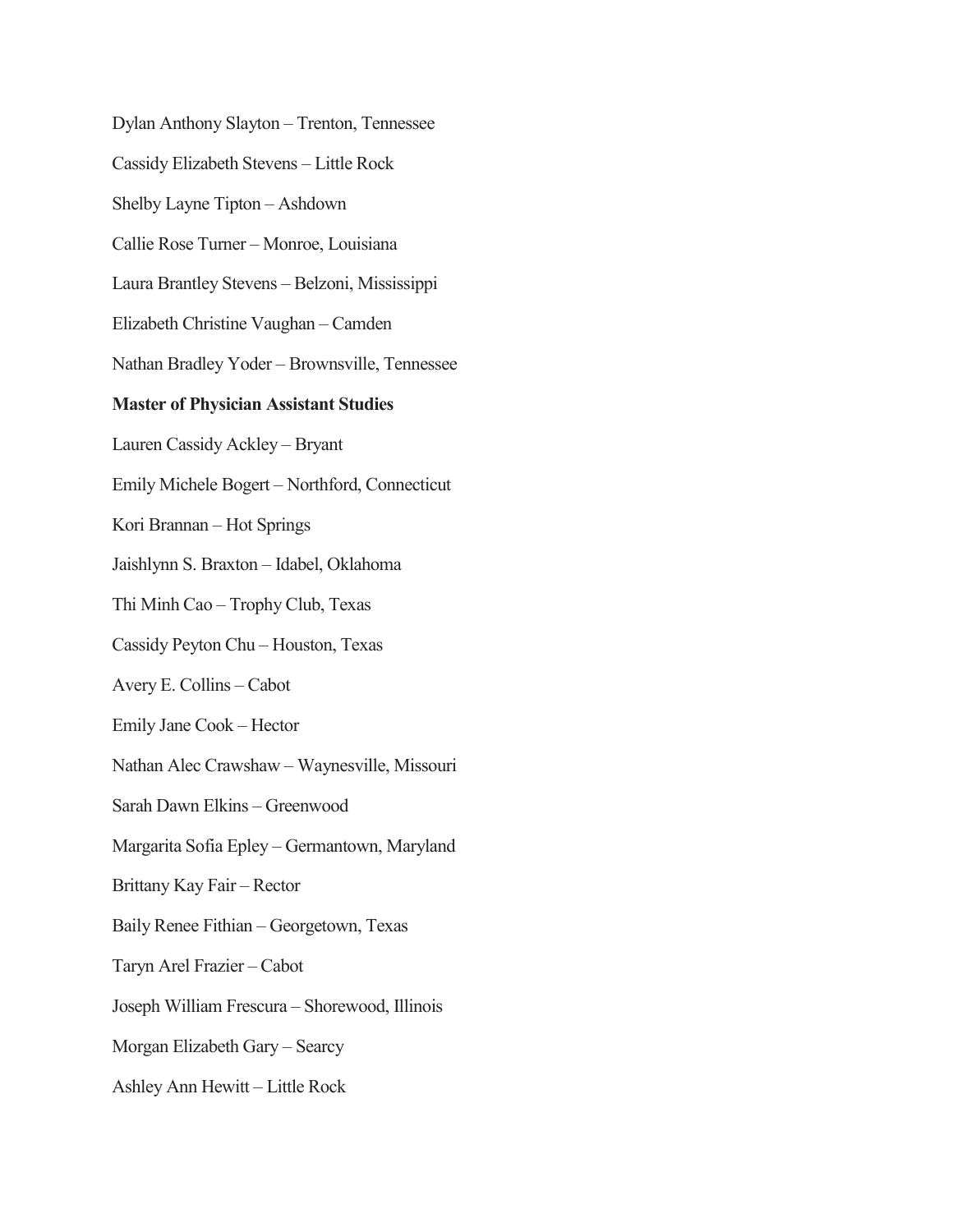Lindsey Howe – Claremore, Oklahoma Tahiya Islam – Little Rock Jordan Taylor Kalousek – Smackover Sarah Elizabeth Lilly – Haughton, Louisiana Jason L. McBride – Murfreesboro Halie Annette Moreno – El Dorado Earl Myers Neel IV – Owasso, Oklahoma Chelsea Newey – Little Rock A'Vonte L. Jones – Little Rock Bhavin Patel – Ozark Haley Rose Ratcliff – Fayetteville Collin James Roberts – Rogers Whitney Shafer – Riverton, Kansas Taylor Jared Sites – Springdale Caleb Stein – Little Rock Liz Anne Tlapek – Little Rock Haeden Nicole Waymack – Cabot Bailey Whittington – Fort Smith Morgan Kelley Wyrick – Vilonia Natalya Zeagler – Little Rock **Master of Science in Genetic Counseling** Rachel Anne Elias – Uniontown, Pennsylvania Cassidy Gagne – Barrington, New Hampshire Brooke Ann Henry – Manhattan, Kansas Traci J. Leaumont – Flower Mound, Texas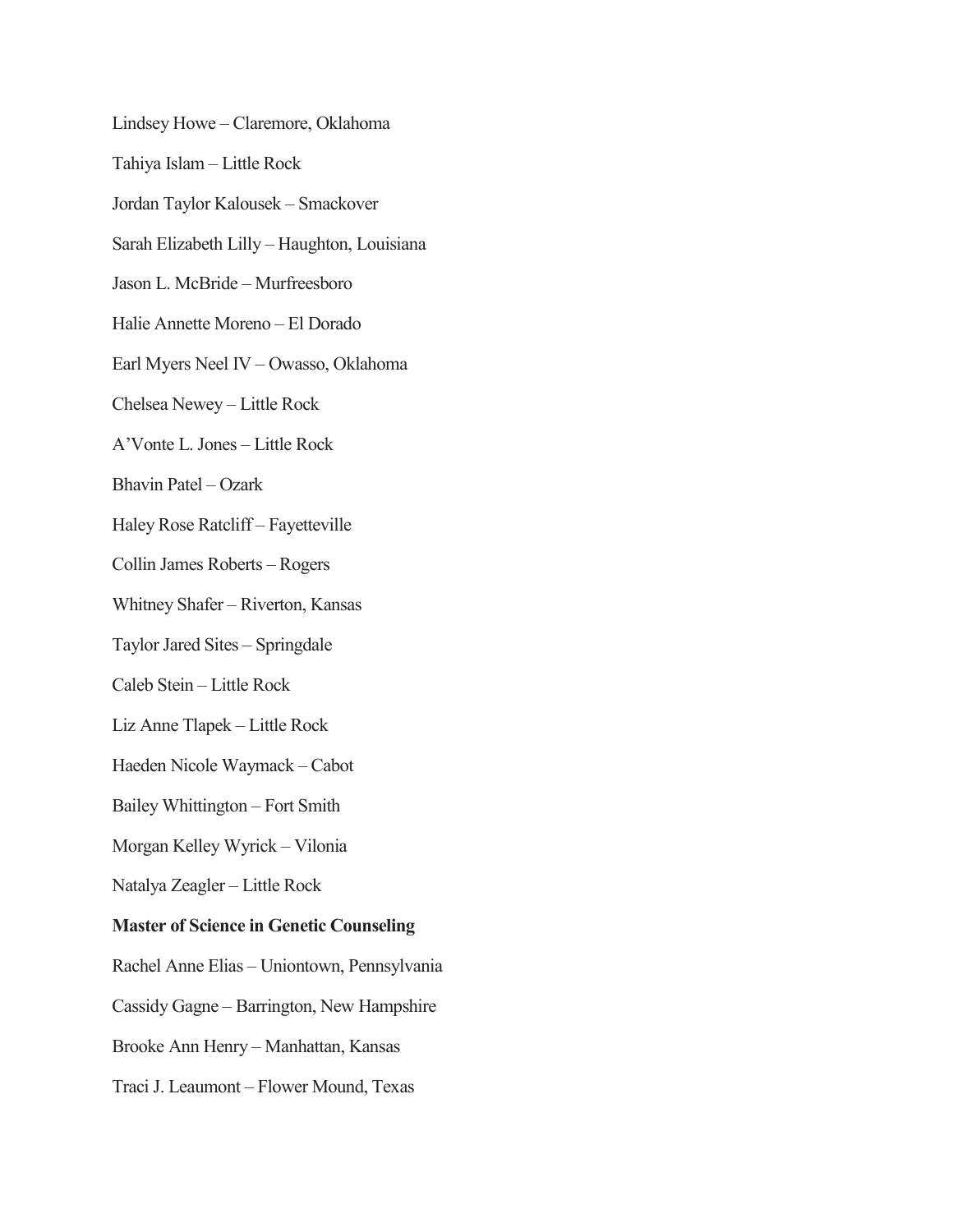Morgan Leigh Nutter – Abilene, Kansas

Raven Alexandra Paige – Joplin, Missouri

Carson Alexandra Smith – Little Rock

Alyssa Williams – Sioux Falls, South Dakota

#### **Master of Science in Communication Sciences and Disorders**

Lauren Elaine Alford – Hot Springs

Morgan Lee Ansel – Sugar Land, Texas

Emmie Kay Bullington – Conway

Shariesa Renae Feimster – Huntington

Ashlyn Paige Graves – Woodlawn

Hailey Jean Gentry – Benton

Cori Elizabeth–Marie Glaude – Olive Branch, Mississippi

Anna Catherine Harrison – Hot Springs

Jaden Cierra Hill – Wynne

Morgan Lyrea Hodges – Benton

Kiaunna Chernae Johnson – Conway

Emily Elizabeth Junkans – Little Rock

Kaylin Rose Orrell – Hot Springs

Jordyn Faith Raley – Searcy

Alyse Morgan Roberts – Little Rock

Namtip Savathvongxay – Fort Smith

Lillian Elizabeth Scott – Maumelle

Katherine Elizabeth Wehmeyer – Mountain Home

Claire Elizabeth Whaley – Little Rock

Jeni James – Irving, Texas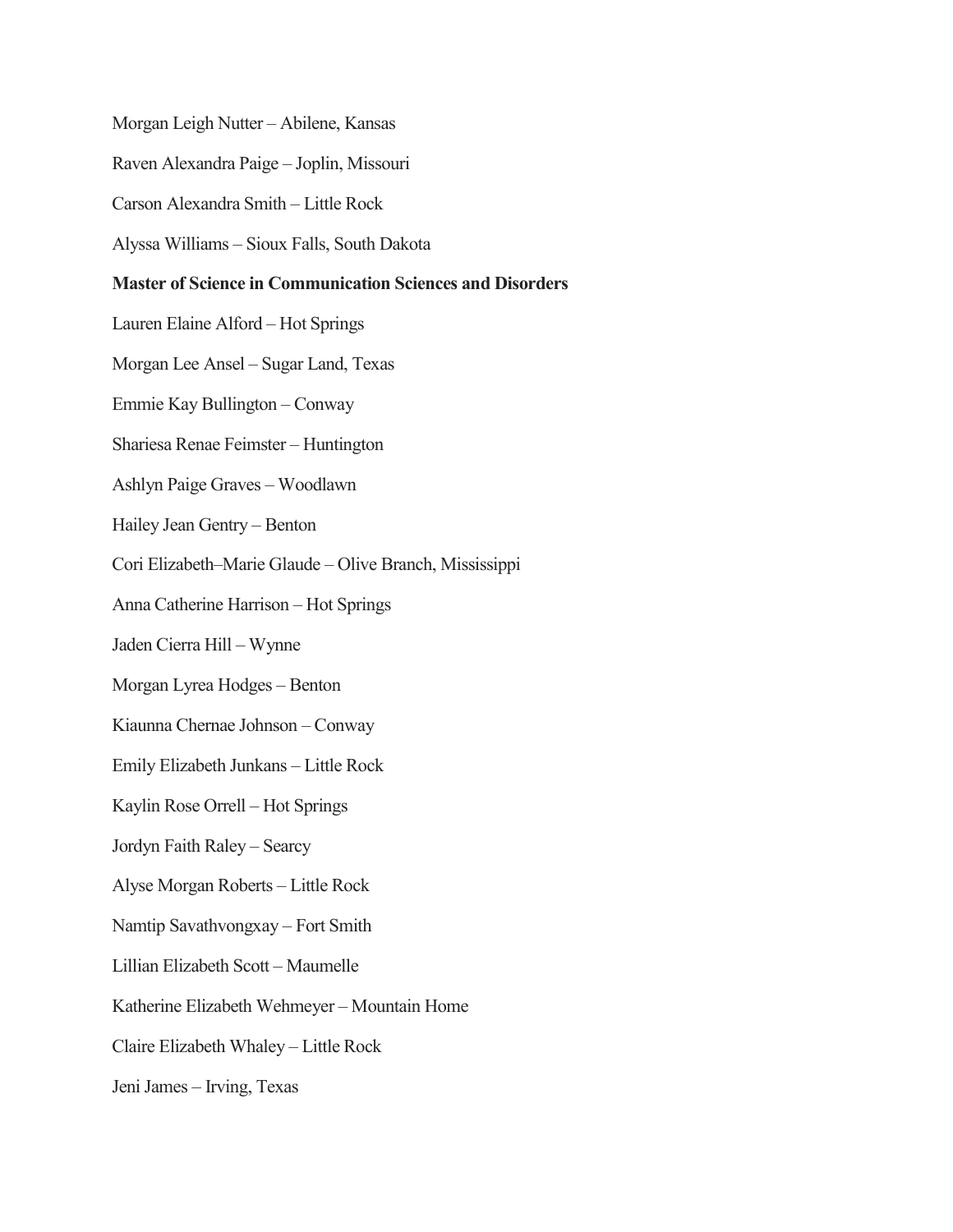# **[UAMS College of Pharmacy](https://pharmcollege.uams.edu/)**

The following graduates received their Doctorate of Pharmacy (Pharm.D.) degree.

### **Amity**

Laiken Hope Sorrells

### **Austin**

Rebecca Lindsay Zodrow

# **Barling**

Brandon Tyler Huber

### **Batesville**

Bobby Tai Le

# **Benton**

Shelby Lynn Burchfield

Julie Ann Feimster

# **Bentonville**

Payton Nicole Hanby

# **Bryant**

Krista Lauren Cortez

Leah Ward Winchester

# **Cabot**

David Alberto Roberts

Nathan McDaniel Taylor

**Camden**

Alexis Morgan

# **Conway**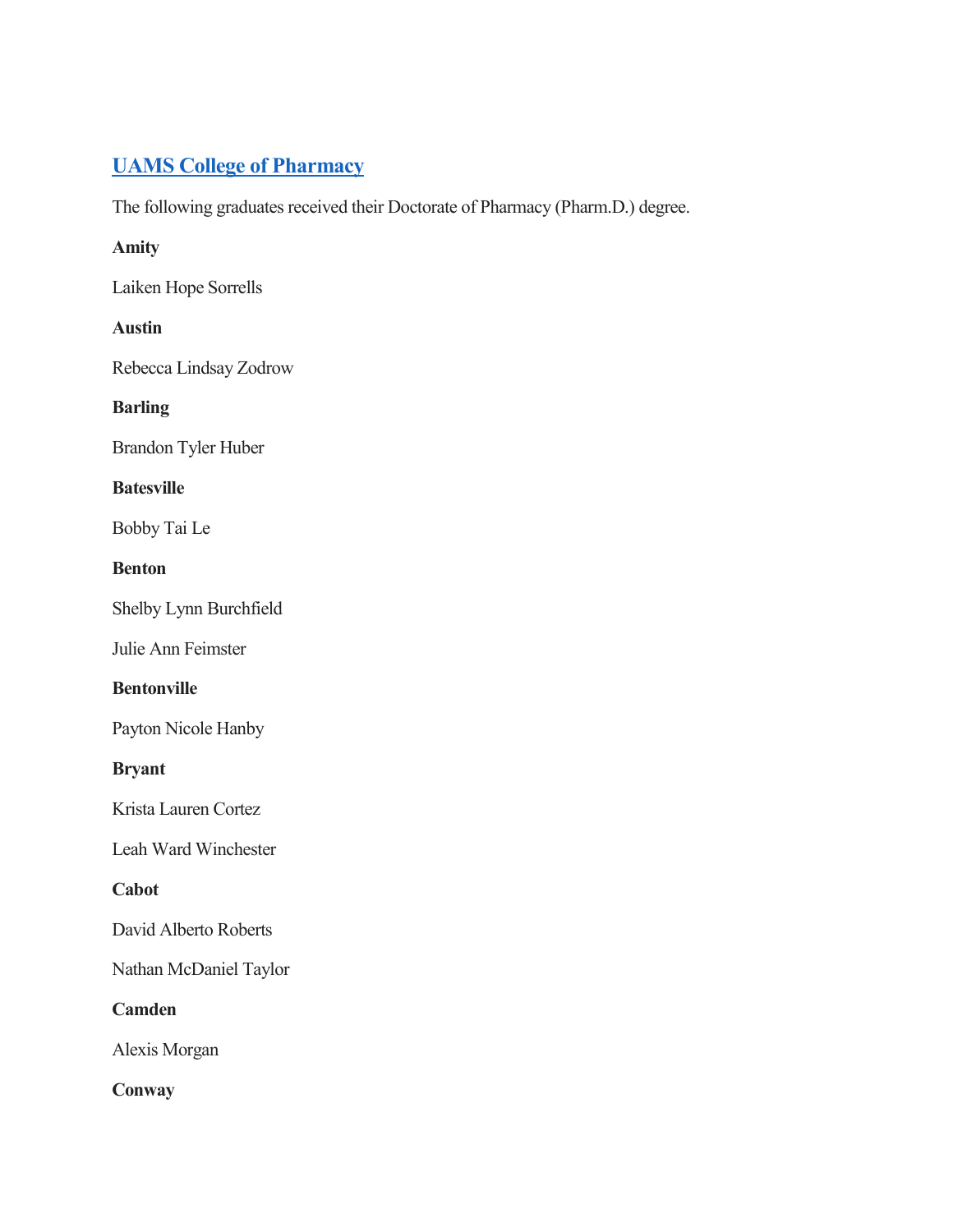Alex Elizabeth Seevers

Noah Douglas Graves

### **Corning**

Katie Danielle Woolard

# **Dekalb**

Emily Ann Banda

### **DeWitt**

Lauren Michelle Johnson

### **El Dorado**

Sabrina Michelle Hardy

Geoffrey Thomas Vaughn

### **England**

Leah Danielle Evans

# **Fayetteville**

Sydney Nicole Zotti

# **Fort Smith**

Lillie Trang Pham

Madison Nicole Green

Tavin Chase Minh Nguyen

### **Gamaliel**

Mackenzie Jo Mohler

# **Goshen**

Alexis Baily Pace

# **Gravette**

Russell Alexander Sharp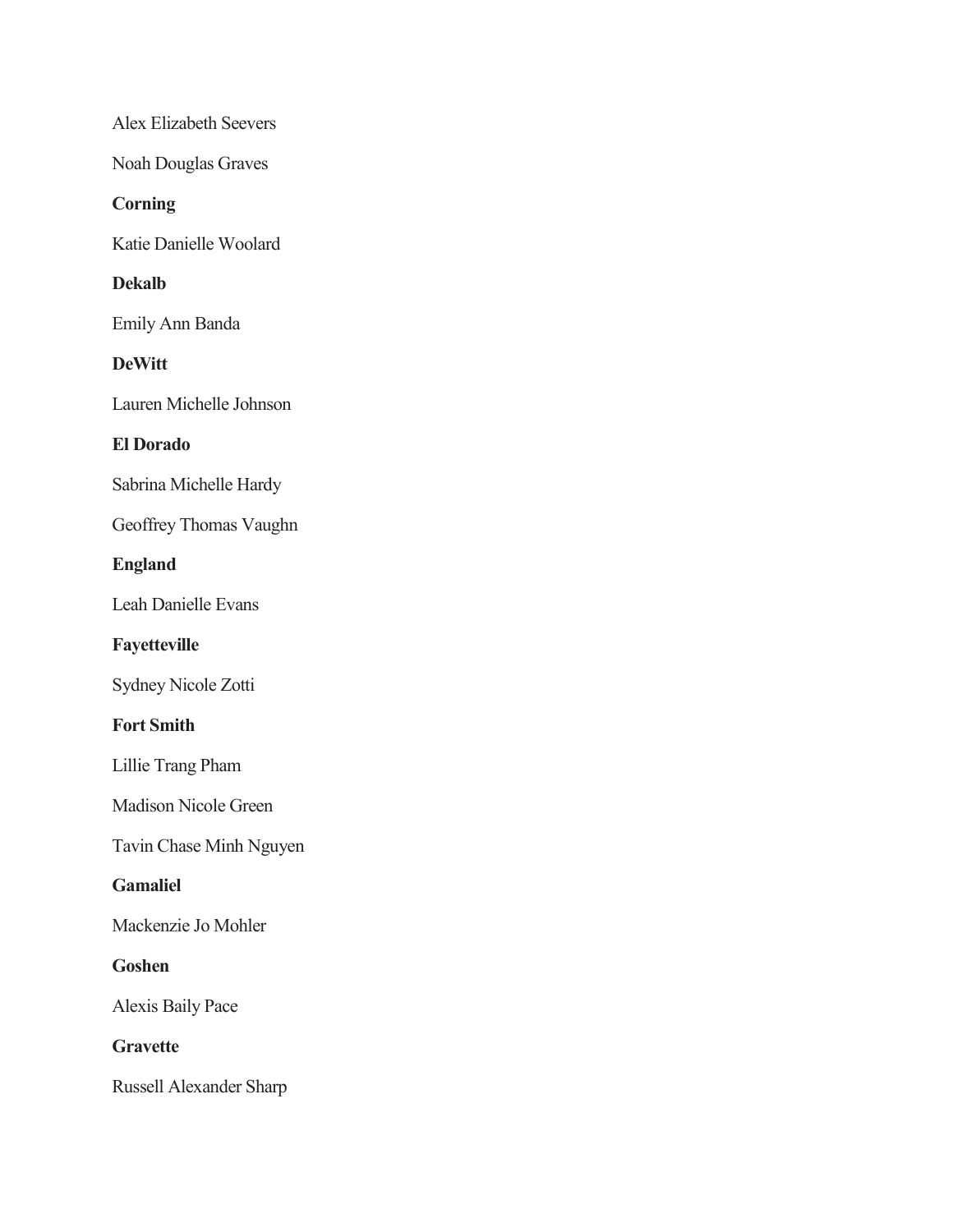# **Greenbrier**

Alex McArthur Moore

### **Hardy**

Jessica Lynn Mills

# **Harrison**

William Wyatt Harness

Katherine Grace Angel

# **Heber Springs**

Donald J. Appelhans

Michael Kramer

# **Horatio**

Stephanie Nicole Rivas

### **Jacksonville**

Isabelle D. Reaves

# **Jonesboro**

Patrick Kent Chamberlain

Stewart Weston Bridger

Khristan David Uran

Kristin Price

# **Kirby**

Rachel S. Foshee

### **Little Rock**

Callie Suzanne Clement

Jessica Lynne Hunter

Lauren Lay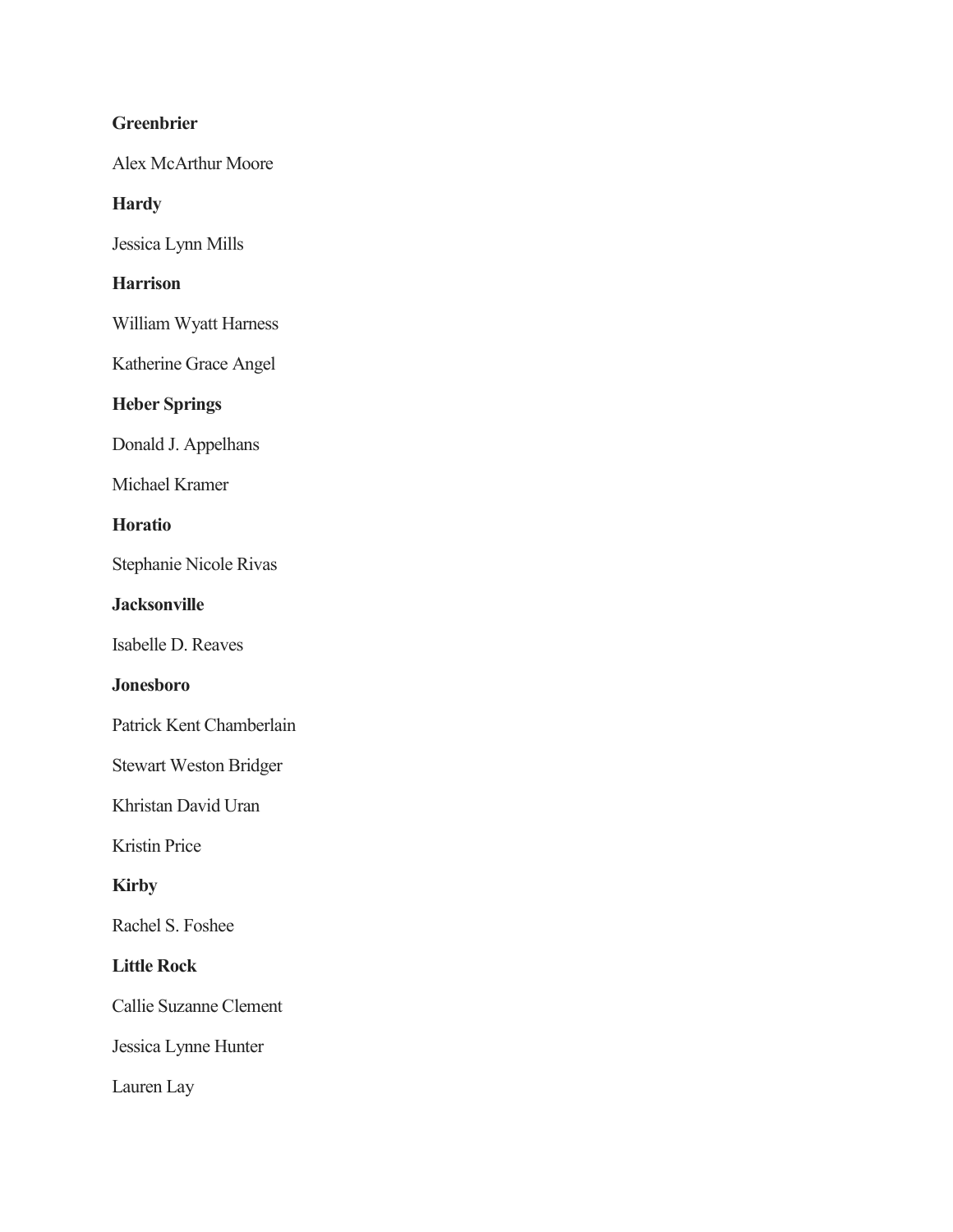Brooke A. Lessenberry

Garrett Vaughn McLaurin

Maria Grace Nichols

Rachel Marie Senn

Samantha Rachel Smith

Emily Elizabeth Smock

Kaitlin Leigh Stuff

### **Magnolia**

Anna Marie DeLoach

### **Malvern**

Samantha Davis

**Manila**

Mackenzie Faith Reinhart

### **Monticello**

Christopher C. Kelley

### **Norphlet**

Anna Anna Bolding

### **North Little Rock**

Michelle Delaney Briere

Taylor Christine Watt

### **Pine Bluff**

Kate McMillan Bellingrath

Bailey Garner

Megan Leann Moore

**Pleasant Plains**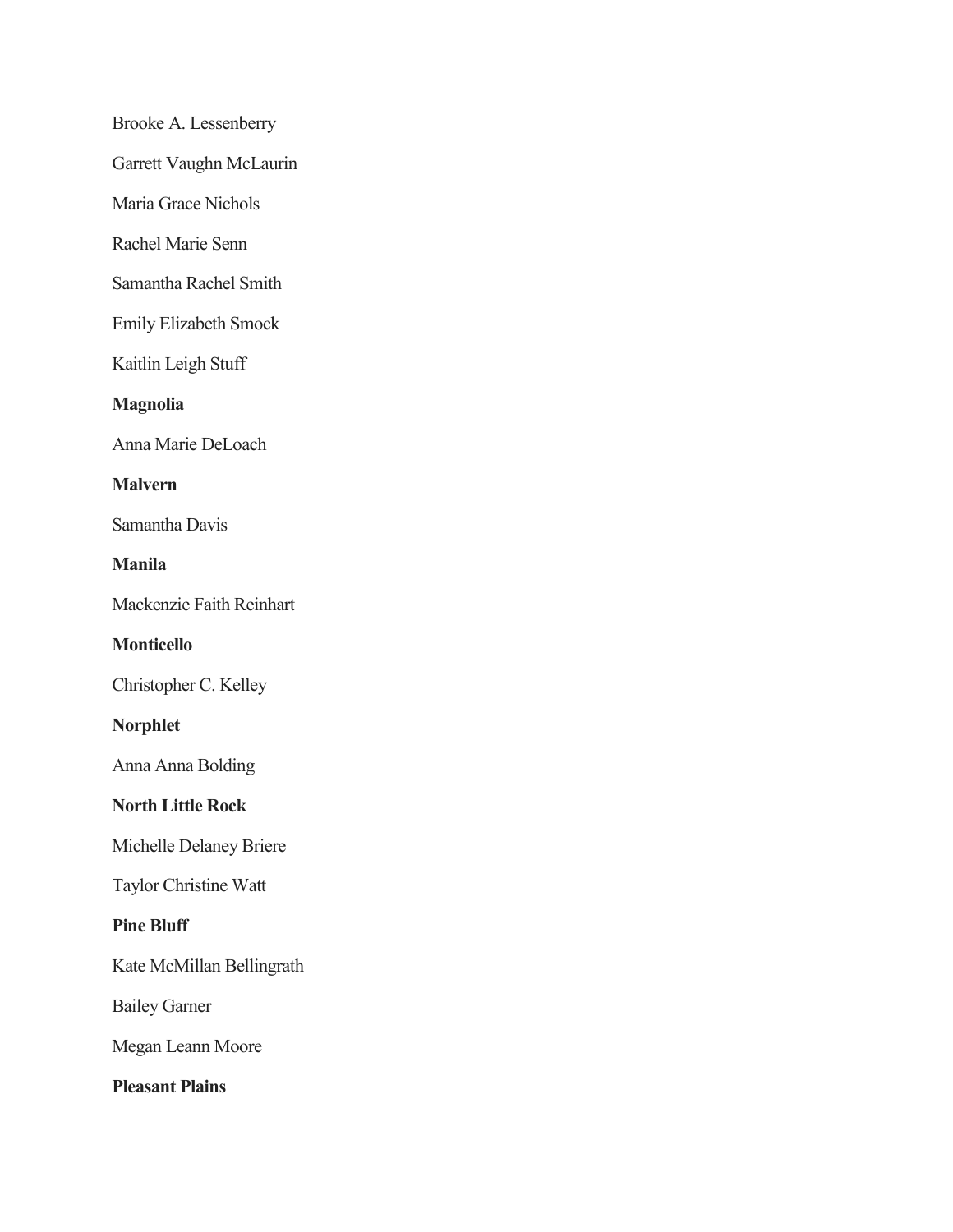Paisley L. Emerson

**Pottsville**

MaKayla D. Yates

### **Prescott**

Taylor Denae McClanahan

### **Rogers**

Brooke Spradling

### **Russellville**

Ashlyn Tedder Curry

Rianna Camille Rea

# **Sardis**

Christopher Olin Godwin

#### **Sherwood**

Caroline Scott Chernivec

Shane R. Farmer

# **Siloam Springs**

Bijal Patel

# **Stuttgart**

James Mackenzie Daugherty

# **Taylor**

Savanna LeAnn Scott

#### **Van Buren**

Carina Aruny Phouthakhio

Kendra Solon Wilson

**Ward**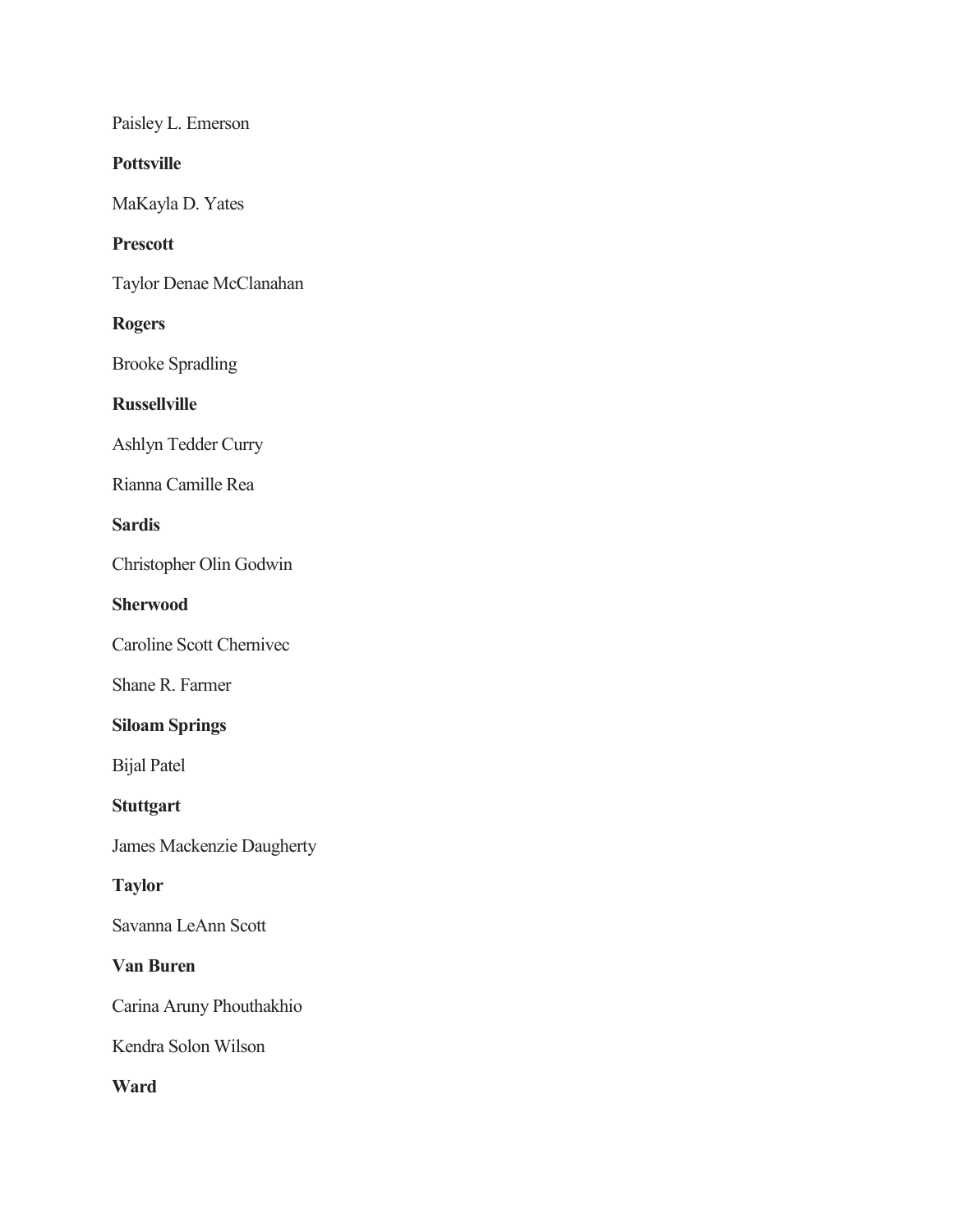Cayley Noblin

**White Hall**

Clayton Andrew Dickerson

### **OUT OF STATE**

# **Baton Rouge, Louisiana**

Nghi Nguyen Thai Tran

### **Benton, Louisiana**

Kelsey Grill Walraven

#### **Houma, Louisiana**

Mart Anne Burlette

#### **West Monroe, Louisiana**

Bailey Nicole Holloway

### **Joplin, Missouri**

Stefan Cole Paic

# **Broken Arrow, Oklahoma**

Rachel McAllister

#### **Dekalb, Texas**

Emily Ann Banda

# **Frisco, Texas**

Jason Chhing Lam

#### **Hooks, Texas**

Lara J. Rains

## **Missouri City, Texas**

Kenson Gee Fai Ho

**Redwater, Texas**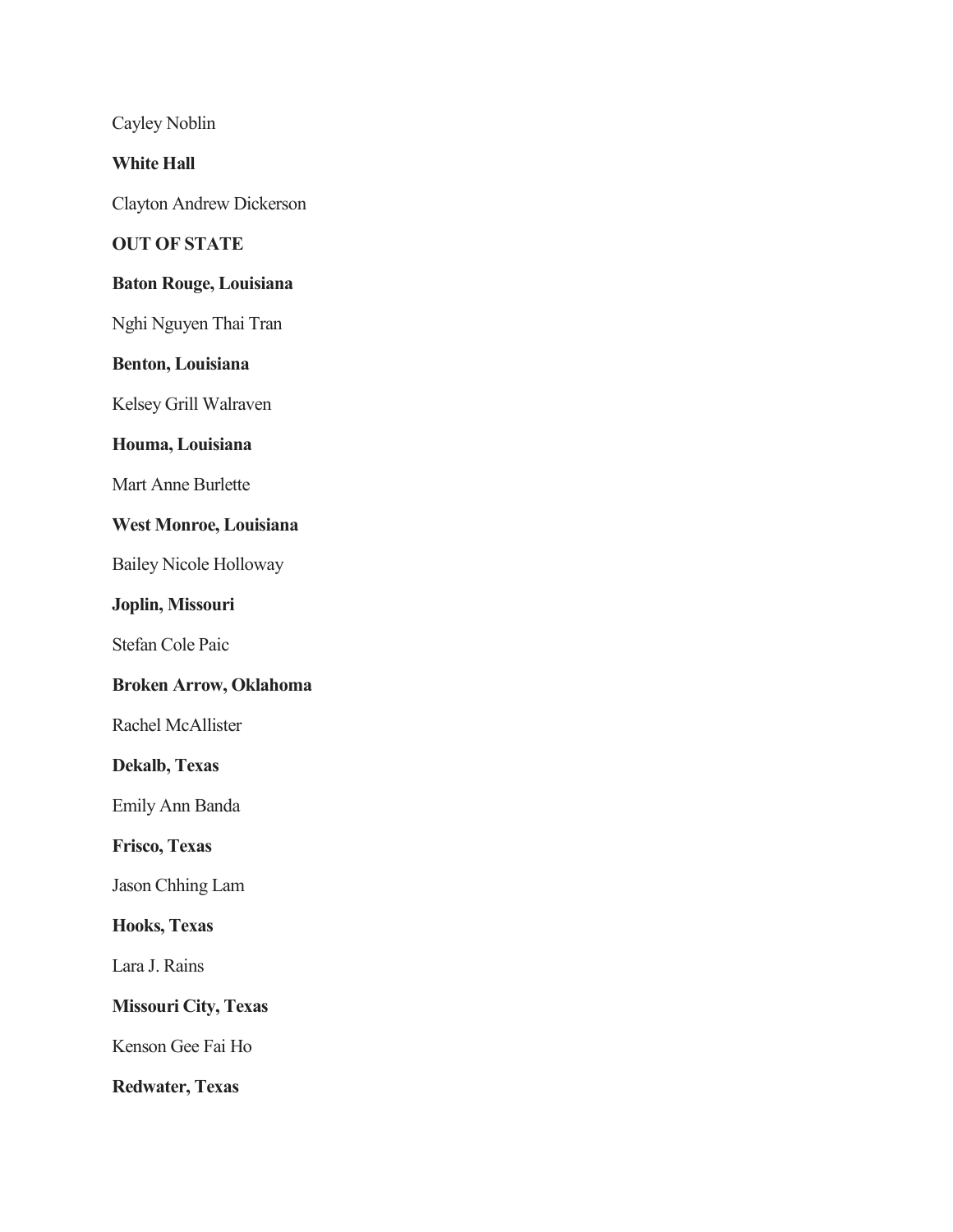#### Kyle Mackenzie Davis

# **[UAMS Fay W. Boozman College of Public Health](https://publichealth.uams.edu/)**

The following graduates are listed by degree program.

#### **Graduate Certificate in Healthcare Analytics**

Sarah Crawford – White Lake, Michigan

Jennifer Mei Gan-Kemp – Brea, California

Diana Leal – Russellville

Michael Motley – Little Rock

Crystal A. Sparks – Mena

#### **Master of Health Administration**

Samuel Bonney – Little Rock

Joanna Grace Bartley – Tyler, Texas

Nikolas David Berardi – Conway

Jaelyn Eunice Cooper – Little Rock

Todd Hamilton – New Orleans, Louisiana

Cassandra Van Tassel – Bryant

Taylor Savione Washington – Little Rock

Danielle Elizabeth West – Monticello

### **Master of Public Health**

Ryan John Anderson – Little Rock

Caroline Emilie–Jeanne Barhan – New Orleans, Louisiana

Haylee Lynne Barnes – Sheridan

George Austin Brown – Sherwood

Jo Bryson – Paragould

Kylie Amber Cleavenger – Greenwood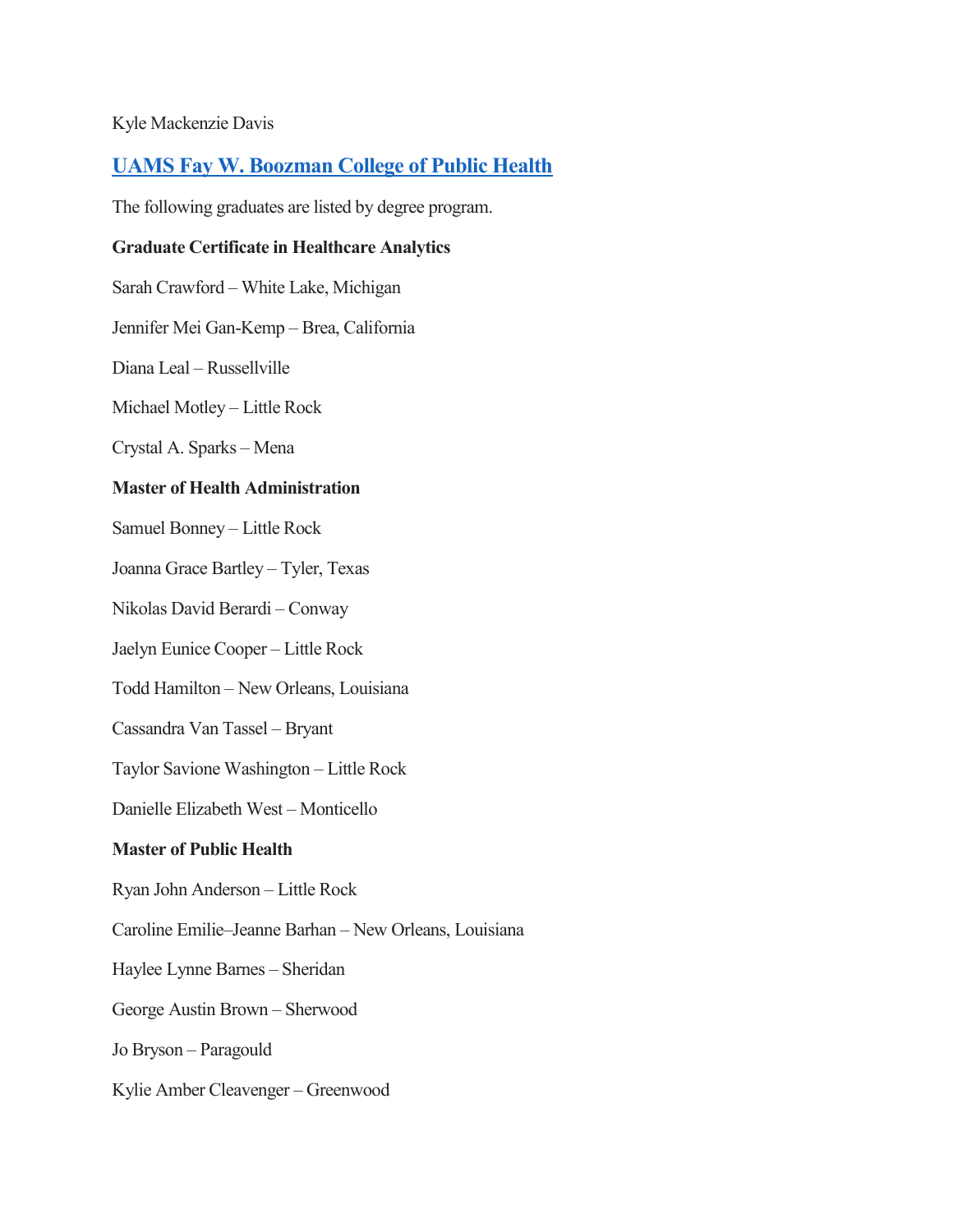Jeremy Lawrence Courtney – Warren Alanna M. Davis – Conway Yama N. Fazli – Los Angeles, California Sarah B. Fountain – Cherry Valley Tyrone Gamble Jr. – Little Rock Alice Alexandra Gardner – Little Rock Rachel Marie Graham – North Little Rock Sherry L. Grant – Washington, D.C. Jonathan Steven Gravely – Richmond, Virginia Preslie Rose White Hammon – Wilmington, North Carolina Taylor Victoria Hammonds – Lee's Summit, Missouri Ashley Elizabeth Hansen – Camarillo, California Tia'Asia Evelyn Jasmaine James – Pine Bluff Tanner Milam Jarrett – Wynne Misha A. Karr – Cleveland Heights, Ohio Sarah Imad Khatib – North Little Rock Alexander Sui Kwok – Nashville Margaret C. May-Martin – Little Rock Osvaldo Mendez – Little Rock Jeannie Kuang-Nguyen – Little Rock Katie Chi Lor – Boring, Oregon Anusha Shivanand Majagi – Rogers Margaret C. May-Martin – Little Rock Trey Edward McClain – Mayflower

Taylor Denae McClanahan – Prescott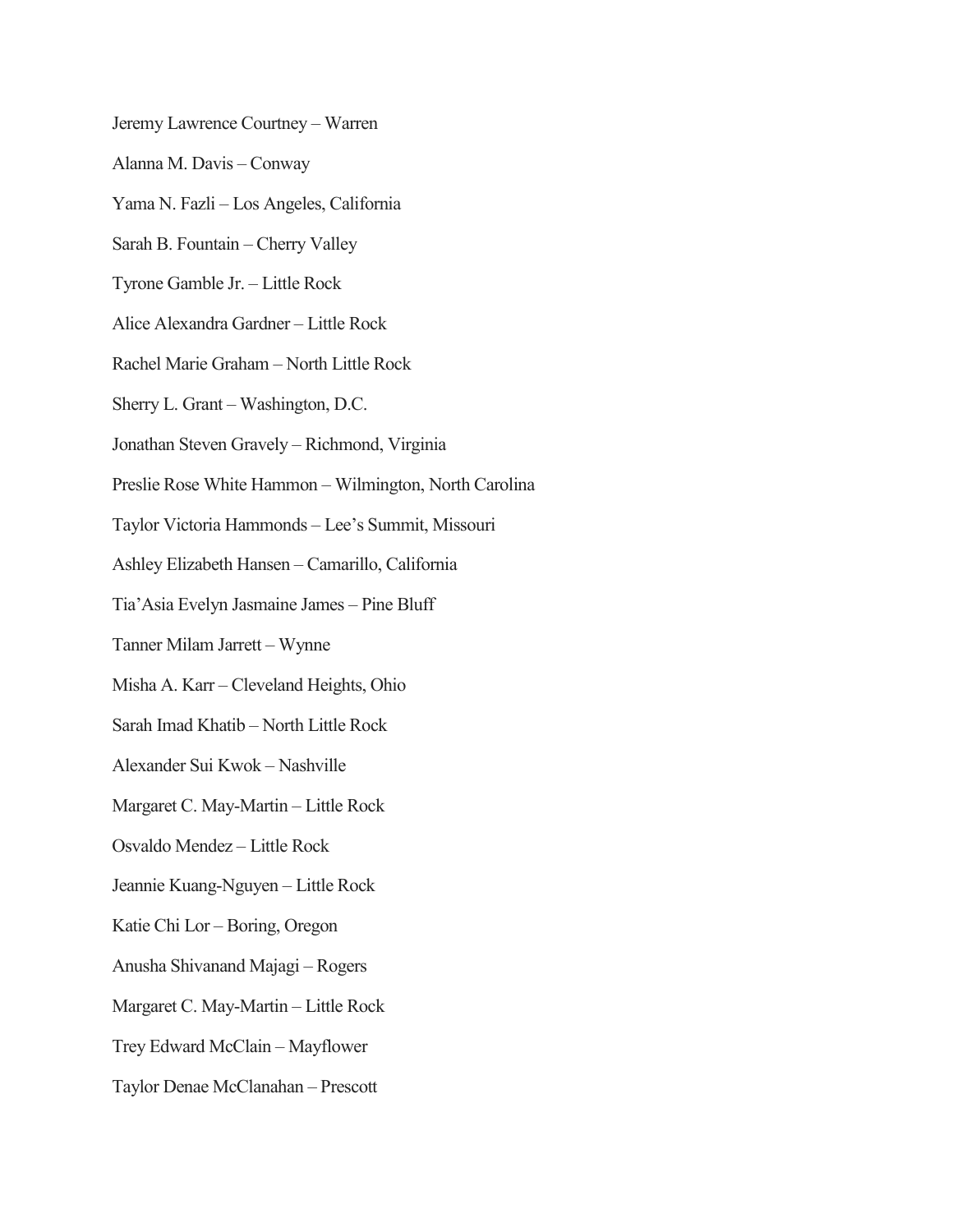Jocelyn Marie McGill – Bakersfield, California Osvaldo Mendez – Little Rock Maya Denise Merriweather – Little Rock Heather R. Morgan – Mountain Home Sylvain Mukena – Little Rock John A. Musser VI – Livonia, Michigan Randi Nees – Tulsa, Oklahoma Kiwanna Shonta Norwood – Eudora Samantha Colleen Pahls – Little Rock Rebecca Kathryn Parker – Little Rock Takida Marisa Phillips – Little Rock Sydney Roper – Hot Springs Duaa Basel Salamah – Little Rock Morgan Danielle Sweere – Conway Laura Beth Taylor – Rose Bud Alexandria Michelle Van Enk – Little Rock Jordyn Mariah Williams – Little Rock Taylor McKendree Winn – Little Rock **Master of Science in Healthcare Data Analytics** Shibani Lal – Little Rock Shayla Dixon – Maumelle **Certificate in Public Health** Sharice La'Shea Loftin – Tulsa, Oklahoma Gabria Monet Pearson – Garland, Texas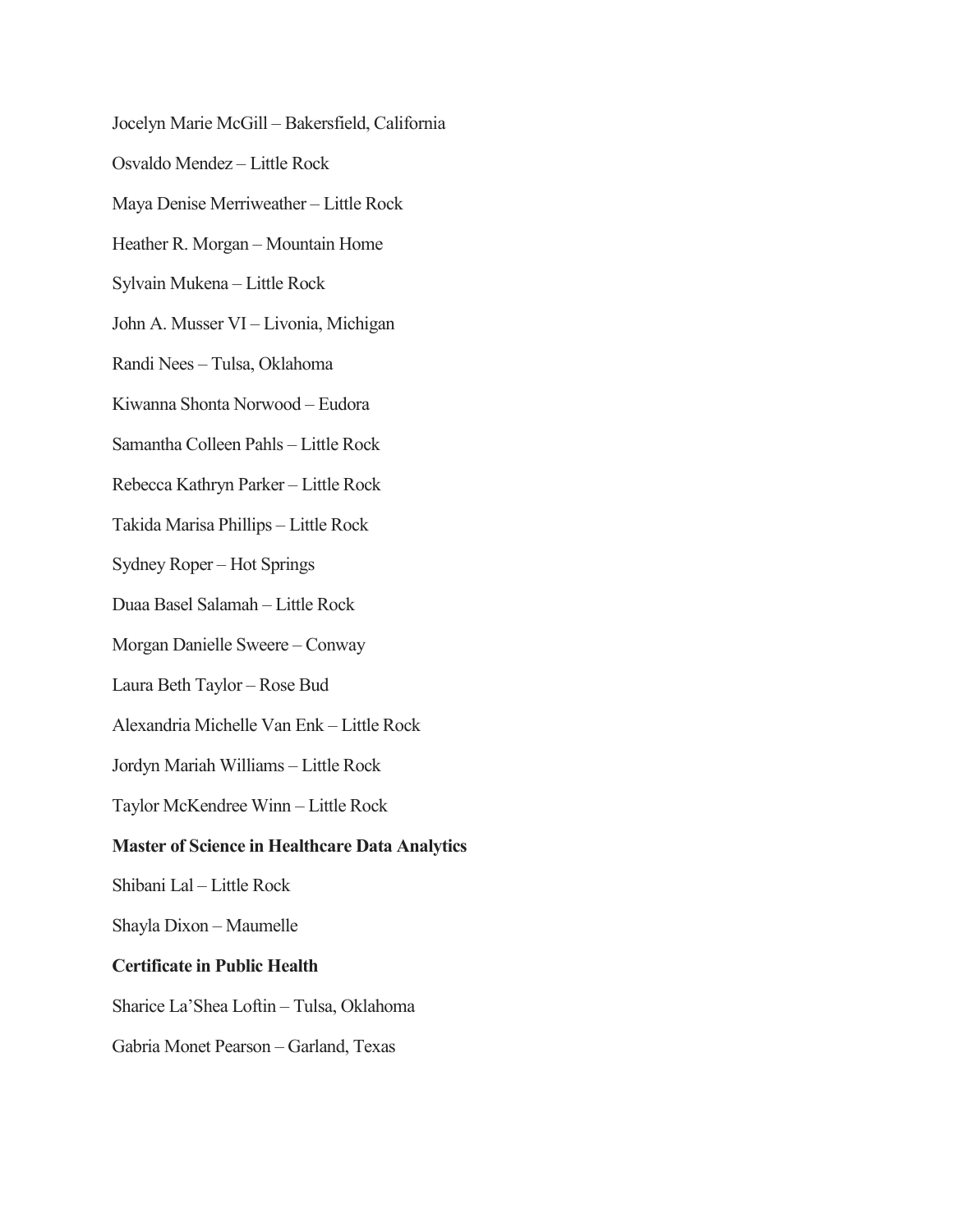# **[UAMS Graduate School](http://gradschool.uams.edu/)**

The following graduates are listed by degree program.

#### **Certificate in Regulatory Sciences**

Kiara Jasmine Fairman – Las Vegas, Nevada

Joel Vazquez – Millville, New Jersey

Seema Verma – Richland, Washington

#### **Doctor of Philosophy Nursing Science**

Erin Elizabeth Bush – Little Rock

Leonie Clare DeClerk – Jacksonville

Mary Jane Willard – Houston, Texas

### **Doctor of Philosophy Cellular Physiology & Molecular Biophysics**

Pankaj Patyal – Little Rock

#### **Doctor of Philosophy Interdisciplinary Biomedical Sciences**

Kathryn Raquel Eaton – Atlanta, Georgia

David Simmons Henry – Little Rock

Victoria Marie Niedzwiedz Massey – North Little Rock

Ana Rita Silva Moreira

Mary Alexandra Schleiff – Benton

Amal M. Shoeib – Manhattan, New York

Pilar G. Simmons – Little Rock

Shelbie Dawn Stahr – Huntingtown, Maryland

Joel Vazquez – Milleville, New Jersey

### **Doctor of Philosophy Biomedical Informatics**

Kaleb Zion Abram – Fayetteville

Mahanazuddin Syed – Little Rock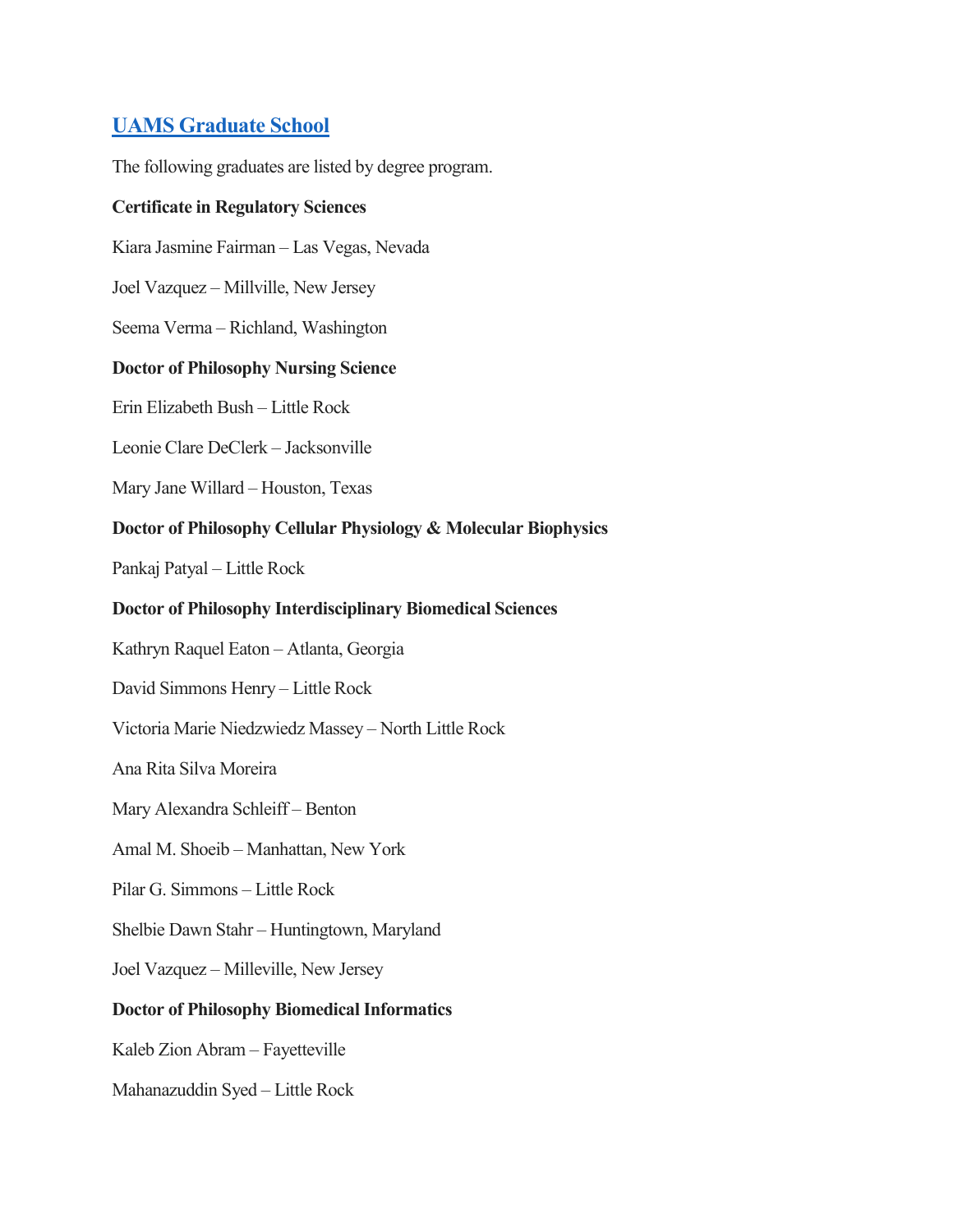Shorabuddin Syed – Little Rock **Doctor of Philosophy Epidemiology** Ruiqi Cen – Little Rock Leanna Marie Delhey – Dexter, Michigan **Doctor of Philosophy in Pharmaceutical Sciences** Mahip Acharya – Little Rock Anupreet Kharbanda – Portage, Michigan **Graduate Certificate in Biomedical Informatics** Robert N. Brown III – Little Rock **Graduate Certificate in Health Sciences Innovation and Entrepreneurship** Emilie Darrigues – Little Rock Shana M. Owens – Red Oak, Texas John Thomas Sherrill – Jonesboro Zachary Jackson Waldrip – Batesville **Master of Science Interdisciplinary Biomedical Sciences** Justin DeMar Anderson – Jacksonville Munthir Mansour – Little Rock Fabio Pie Ntagwabira – Little Rock Amairani Paredes Lester – Little Rock Larissa Leona Porter – Kirby **Master of Science Clinical Nutrition** Caitlin Rae Cothern – Jonesboro Patrick Cleburne Gurley – Little Rock Alexandra Crenshaw Henson – Fort Smith Alana Esther Schipper – Brandon, Mississippi